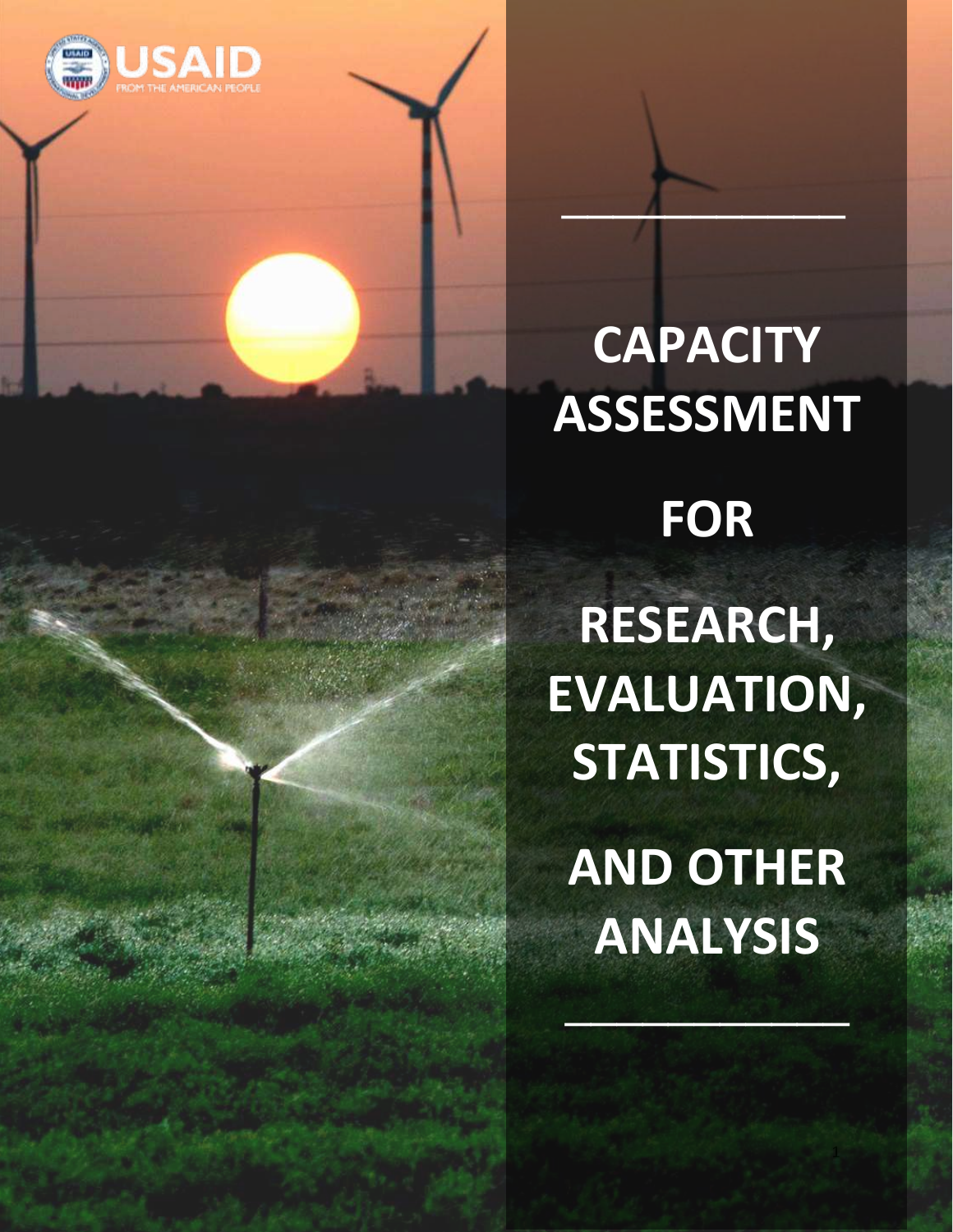PHOTO CREDIT: SUDIPTO DAS

# **ACRONYMS**

| <b>ADS</b>  | <b>Automated Directives System</b>              |
|-------------|-------------------------------------------------|
| <b>AOR</b>  | <b>Agreement Officer's Representatives</b>      |
| <b>CDCS</b> | <b>Country Development Cooperation Strategy</b> |
| <b>CLA</b>  | Collaborating, Learning, and Adapting           |
| <b>COR</b>  | <b>Contracting Officer's Representative</b>     |
| DA          | Development Assistance                          |
| DDL         | Development Data Library                        |
| <b>DEC</b>  | Development Experience Clearinghouse            |
| <b>DIS</b>  | Development Information Solution                |
| <b>DMP</b>  | Data Management Plan                            |
| DO          | <b>Development Objectives</b>                   |
| ER          | <b>Evaluation Registry</b>                      |
| GH          | Global Health                                   |
| MEL         | Monitoring Evaluation and Learning              |
| <b>MMBT</b> | <b>Maturity Matrix Benchmarking Tool</b>        |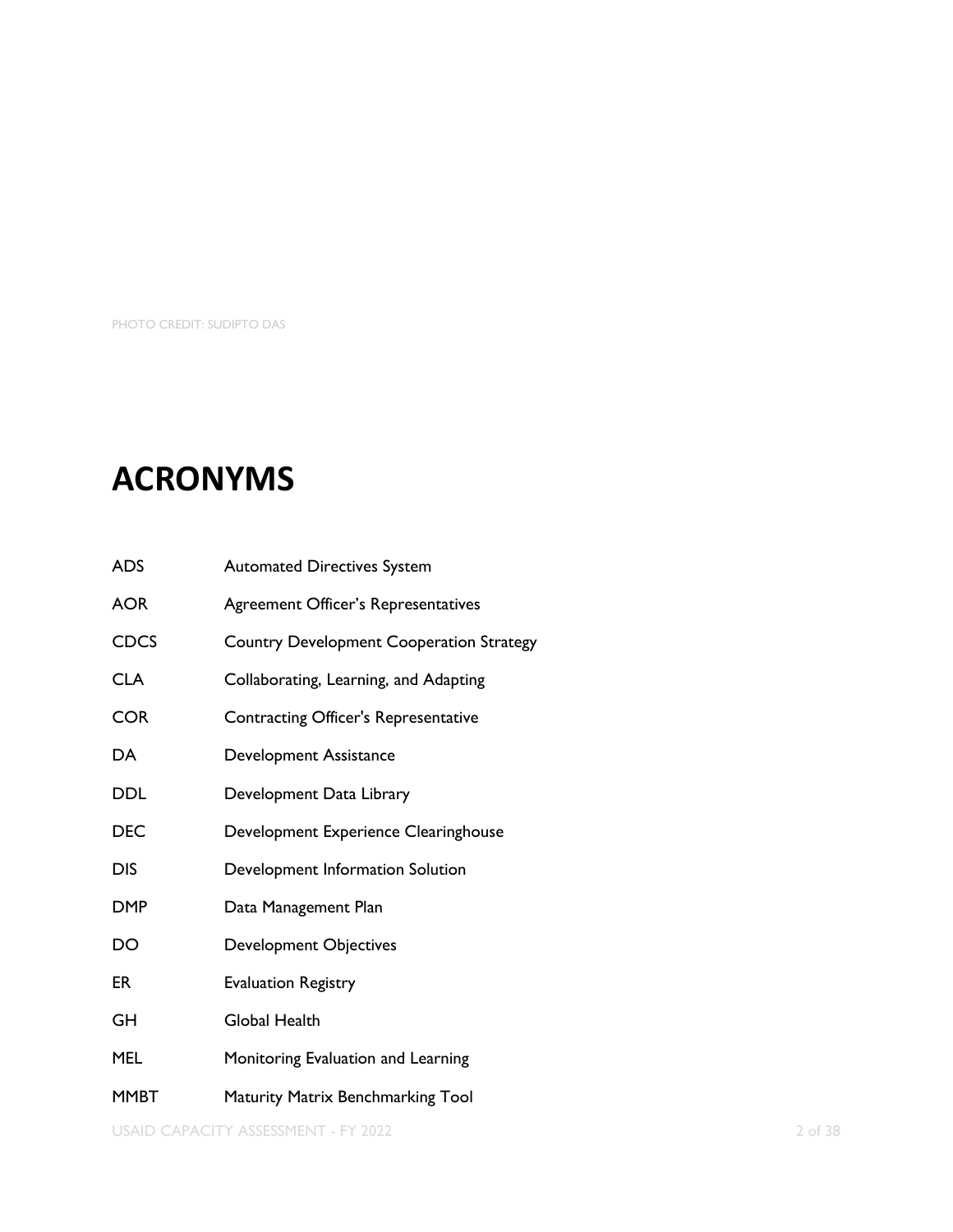| <b>NOFO</b>  | Notice of Funding Opportunity                             |
|--------------|-----------------------------------------------------------|
| <b>OECD</b>  | Organization for Economic Co-operation and Development    |
| <b>OMB</b>   | Office of Management and Budget                           |
| OU           | <b>Operating Unit</b>                                     |
| <b>RSF</b>   | <b>Resilience and Food Security</b>                       |
| <b>SME</b>   | <b>Subject Matter Expert</b>                              |
| <b>TOSSD</b> | <b>Total Official Support for Sustainable Development</b> |

# **TABLE OF CONTENTS**

| I. Introduction                                       | 4            |
|-------------------------------------------------------|--------------|
| 2. Methodology                                        | 5            |
| 2.1. Developing the Maturity Matrix Benchmarking Tool | 5            |
| 2.2. Data Collection for the Maturity Matrix          | 6            |
| 3. The Evidence Maturity Matrix                       | 7            |
| 3.1. Resources                                        | 7            |
| 3.2. Culture                                          | 8            |
| 3.3. Collaborating                                    | 9            |
| 3.4. Learning                                         | 10           |
| 3.5. Adapting                                         | $\mathbf{I}$ |
| 3.6. Proposed Evidence Building Action                | 12           |
| 4. Capacity Assessment for Evaluation                 | 12           |
| 4.1. Coverage                                         | 13           |
| 4.2. Quality                                          | 13           |
| 4.3. Methods                                          | 16           |
| 4.4. Effectiveness                                    | 17           |
| <b>USAID CAPACITY ASSESSMENT - FY 2022</b>            | 3 of 38      |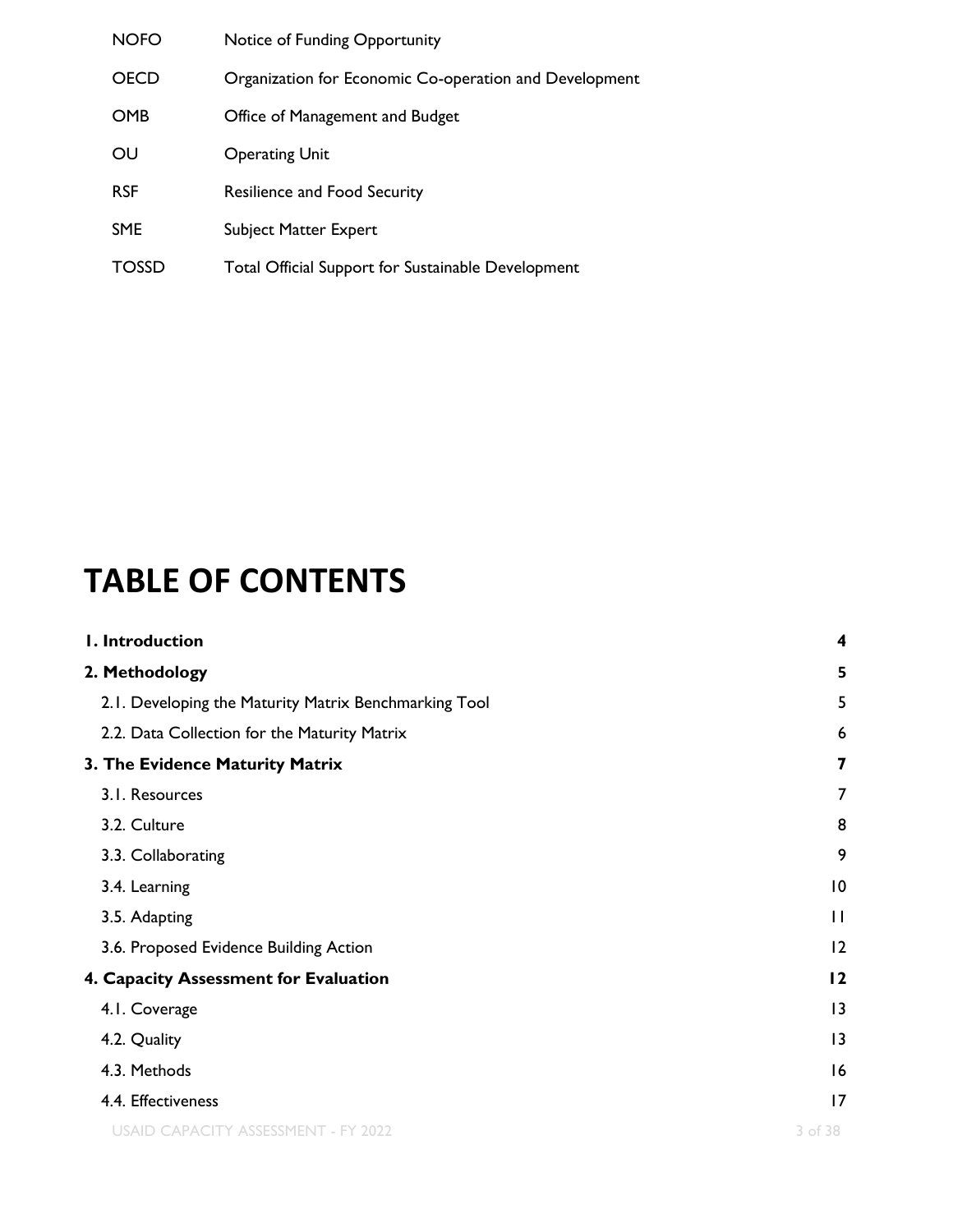| 19<br> 9<br>5.1. Coverage<br>20<br>5.2. Quality<br>5.3. Methods<br>20<br>5.4. Effectiveness<br>21<br>23<br>5.5. Independence<br>23<br>24<br>6.1. Coverage<br>24<br>6.2. Quality<br>6.3. Methods<br>25<br>6.4. Effectiveness<br>25<br>26<br>6.5. Independence<br>26<br>27<br>7.1. Evaluation<br>7.2. Research<br>28<br>30<br>32 | 4.5. Independence                                                | 18 |
|--------------------------------------------------------------------------------------------------------------------------------------------------------------------------------------------------------------------------------------------------------------------------------------------------------------------------------|------------------------------------------------------------------|----|
|                                                                                                                                                                                                                                                                                                                                | 5. Capacity Assessment for Research                              |    |
|                                                                                                                                                                                                                                                                                                                                |                                                                  |    |
|                                                                                                                                                                                                                                                                                                                                |                                                                  |    |
|                                                                                                                                                                                                                                                                                                                                |                                                                  |    |
|                                                                                                                                                                                                                                                                                                                                |                                                                  |    |
|                                                                                                                                                                                                                                                                                                                                |                                                                  |    |
|                                                                                                                                                                                                                                                                                                                                | 6. Capacity Assessment for Statistics and Other Analysis         |    |
|                                                                                                                                                                                                                                                                                                                                |                                                                  |    |
|                                                                                                                                                                                                                                                                                                                                |                                                                  |    |
|                                                                                                                                                                                                                                                                                                                                |                                                                  |    |
|                                                                                                                                                                                                                                                                                                                                |                                                                  |    |
|                                                                                                                                                                                                                                                                                                                                |                                                                  |    |
|                                                                                                                                                                                                                                                                                                                                | 7. Capacity Building Efforts                                     |    |
|                                                                                                                                                                                                                                                                                                                                |                                                                  |    |
|                                                                                                                                                                                                                                                                                                                                |                                                                  |    |
|                                                                                                                                                                                                                                                                                                                                | 8. Conclusion                                                    |    |
|                                                                                                                                                                                                                                                                                                                                | Appendix A: List of Ongoing Evaluations By USAID Operating Units |    |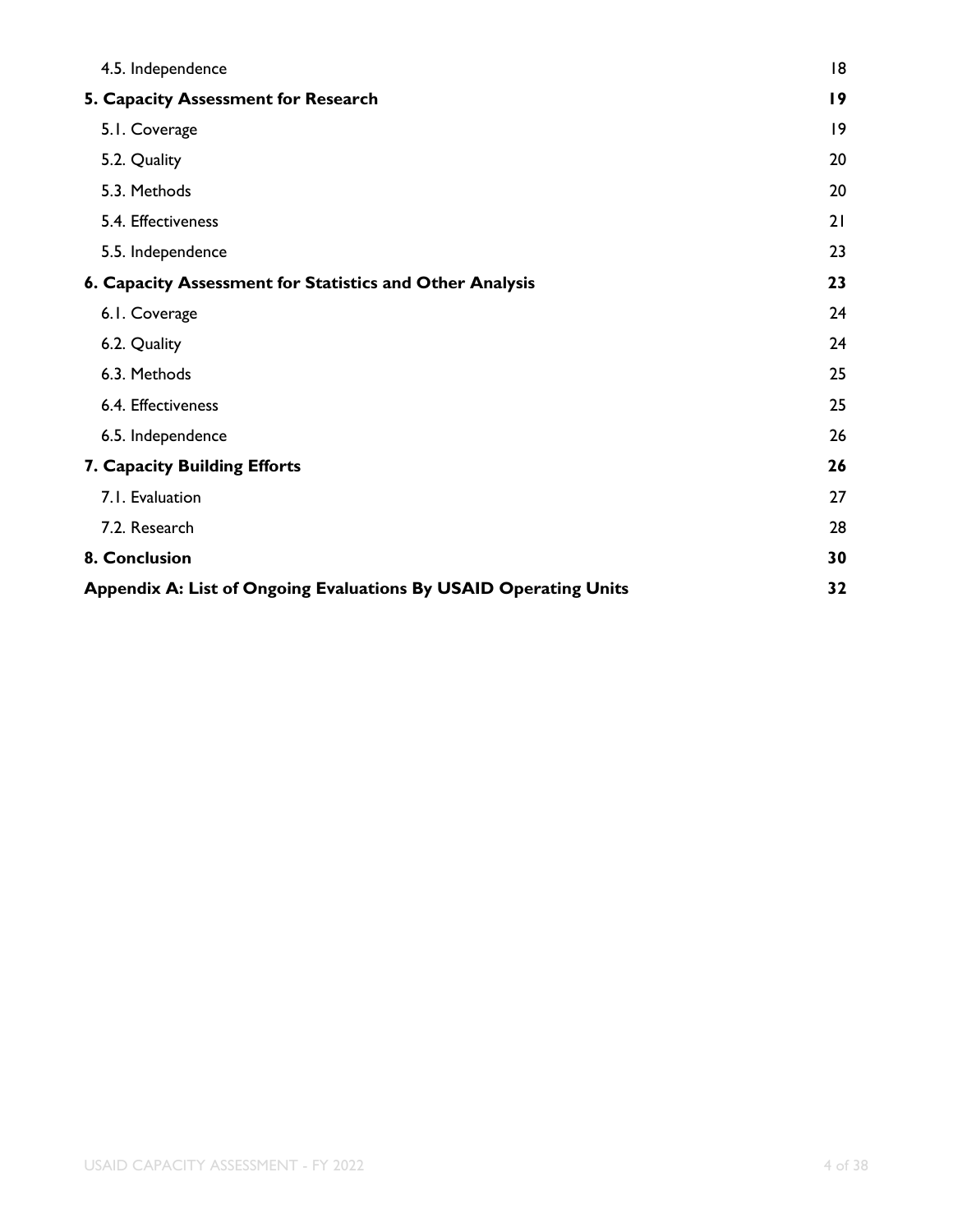# **1. INTRODUCTION**

Evidence generation and use at USAID is decentralized, with central offices in Washington DC providing policy, guidance, and technical assistance to support the operations of Missions in Africa, Asia, Europe and Eurasia, and Latin America and Caribbean. The decentralized structure of the Agency means that evaluations, research, statistics, and analysis efforts, are generally context specific. Decentralization provides opportunities for USAID to generate and use evidence, by leveraging the interests and technical specialization of staff across different geographic areas. USAID's capacity to generate and use evidence is also guided by policies that address evaluation, research, and data. These include the Evaluation Policy of 2011, updated in 2016 and incorporated into [ADS 201](https://www.usaid.gov/ads/policy/200/201) [\(](https://www.usaid.gov/ads/policy/200/201)focus on evidence requirements in the Program Cycle), the USAID [Scientific Research Policy, a](https://www.usaid.gov/sites/default/files/documents/15396/USAID%20Scientific%20Research%20Policy%2012-3-14.pdf)nd the USAID [Open Data Policy.](https://www.usaid.gov/sites/default/files/documents/1868/579.pdf)

The Foundations for Evidence-Based Policymaking Act (Pub. L. 115–435) "Evidence Act", requires agencies to submit a Capacity Assessment for Research, Evaluation, Statistics, and Other Analysis every four years as part of their Strategic Plans. Led by the Agency Evaluation Officer, in conjunction with the Statistical Official, Chief Data Officer, and other Agency personnel, agencies are required to conduct and provide an assessment of the (1) coverage, (2) quality, (3) methods, (4) effectiveness, and (5) independence of the statistics, evaluation, research, and analysis efforts of the Agency. As part of the Capacity Assessment for Statistics, Evaluation, Research, and Analysis agencies must address the following:

- List existing activities and operations that are being evaluated or analyzed;
- Determine the extent to which the evaluations, research, and analysis efforts and related activities support the needs of the agency;
- Determine the extent to which the evaluation, research, and analysis efforts and related activities of the agency address an appropriate balance between needs related to organizational learning, ongoing program management, performance management, strategic management, interagency and private sector coordination, internal and external oversight, and accountability;
- Determine the extent to which evaluation and research capacity is present within the agency, including personnel and agency processes for planning and implementing evaluation activities, disseminating best practices and findings, and incorporating employee views and feedback;
- Determine the extent to which the agency has the capacity to assist agency staff and program offices to develop the capacity to use evaluation research and analysis approaches and data in the day-to-day operations; and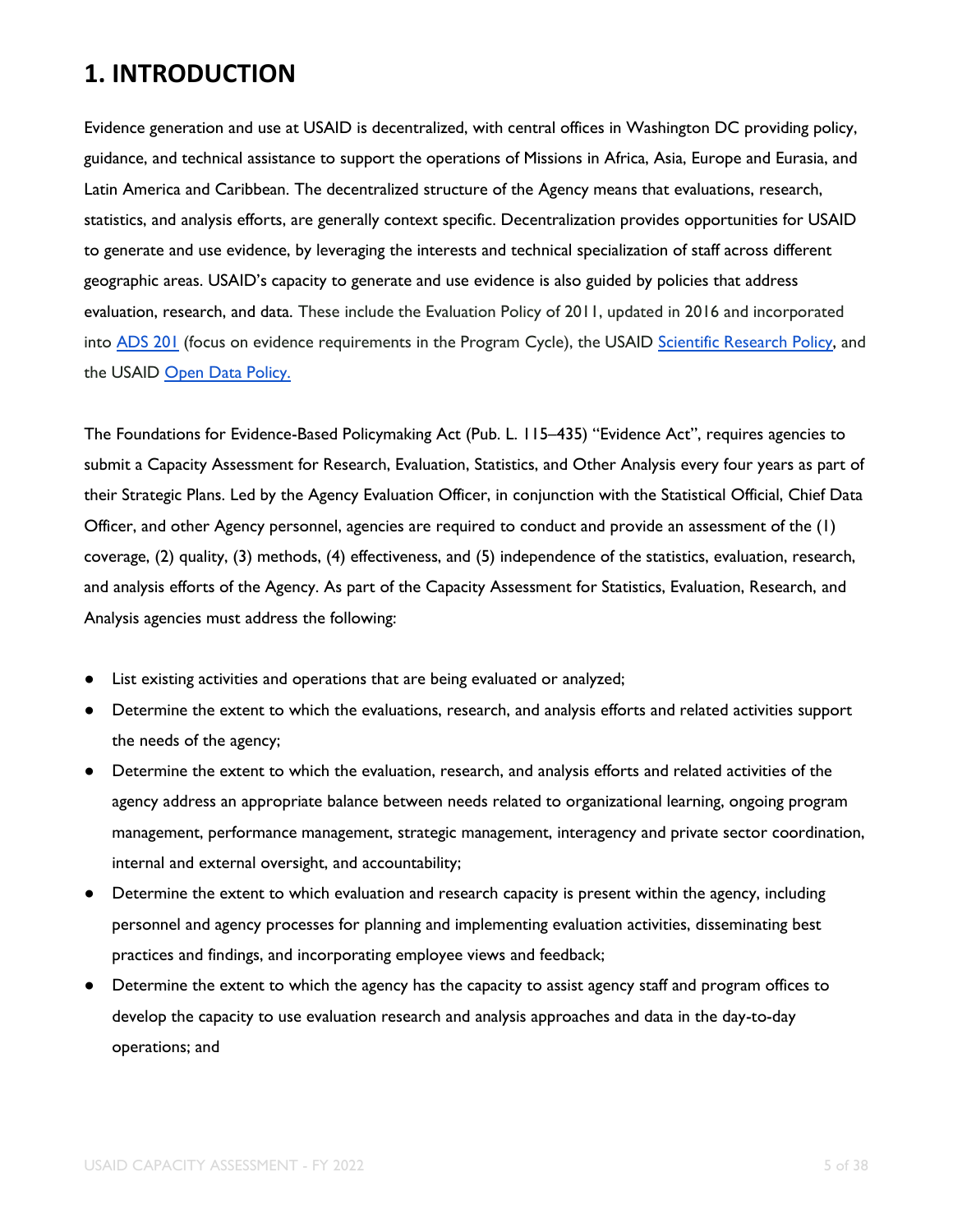Determine the extent to which the agency uses methods and combinations of methods that are appropriate to agency divisions and the corresponding research questions being addressed, including an appropriate combination of formative and summative evaluation research and analysis approaches.

This report provides an analysis of how these criteria apply to statistics, evaluation, research, and analysis functions and activities within USAID.

# **2. METHODOLOGY**

Data for the Capacity Assessment report was derived from (1) a review and analysis of USAID documents and tools for generating, managing, and using evidence, and (2) a capacity assessment study conducted by a thirdparty contractor, to assess USAID's level of maturity to generate, manage and use evidence.

Document Review - Documents reviewed included published and unpublished literature produced by the Agency. Among these were evaluation reports, policy documents, research reports and guidelines, and learning documents. Findings from the desk review were used to inform the assessment of the coverage, quality, methods, effectiveness, and independence of evaluation, research, statistics, and analysis across the Agency.

Capacity Assessment Study - The study used a mixed-methods approach, drawing on both qualitative and quantitative data. Data was drawn from key informant interviews, focus group discussions, and an Agency-wide survey of 637 staff members across the Agency. Several workshop discussions were also conducted by the study team to gather diverse perspectives on evidence management and use from Agency staff across USAID Missions, Bureaus, and Independent Offices. Findings from the study were used to develop an Evidence Maturity Matrix that benchmarked current USAID capacity to generate, manage, and use evidence.

#### <span id="page-5-0"></span>**2.1. DEVELOPING THE MATURITY MATRIX BENCHMARKING TOOL**

The Maturity Matrix Benchmarking Tool (MMBT) is tailor-made to USAID and the Agency's own understanding of capacity in evidence generation, management, and use. Working with a capacity assessment study team, USAID first held a capacity assessment design session to shape the assessment questions, and to draft the assessment framework. Applying the concept of USAID's Collaborating, Learning and Adapting framework (CLA), a capacity assessment framework was developed around the following five domains - (1) resources, (2) culture, (3) collaborating, (4) learning, and (5) adapting - elements that are most critical to USAID evidence generation, management, and use. The team also identified thirteen parameters of capacity across the five capacity assessment domains. Figure 1 below shows the capacity assessment framework.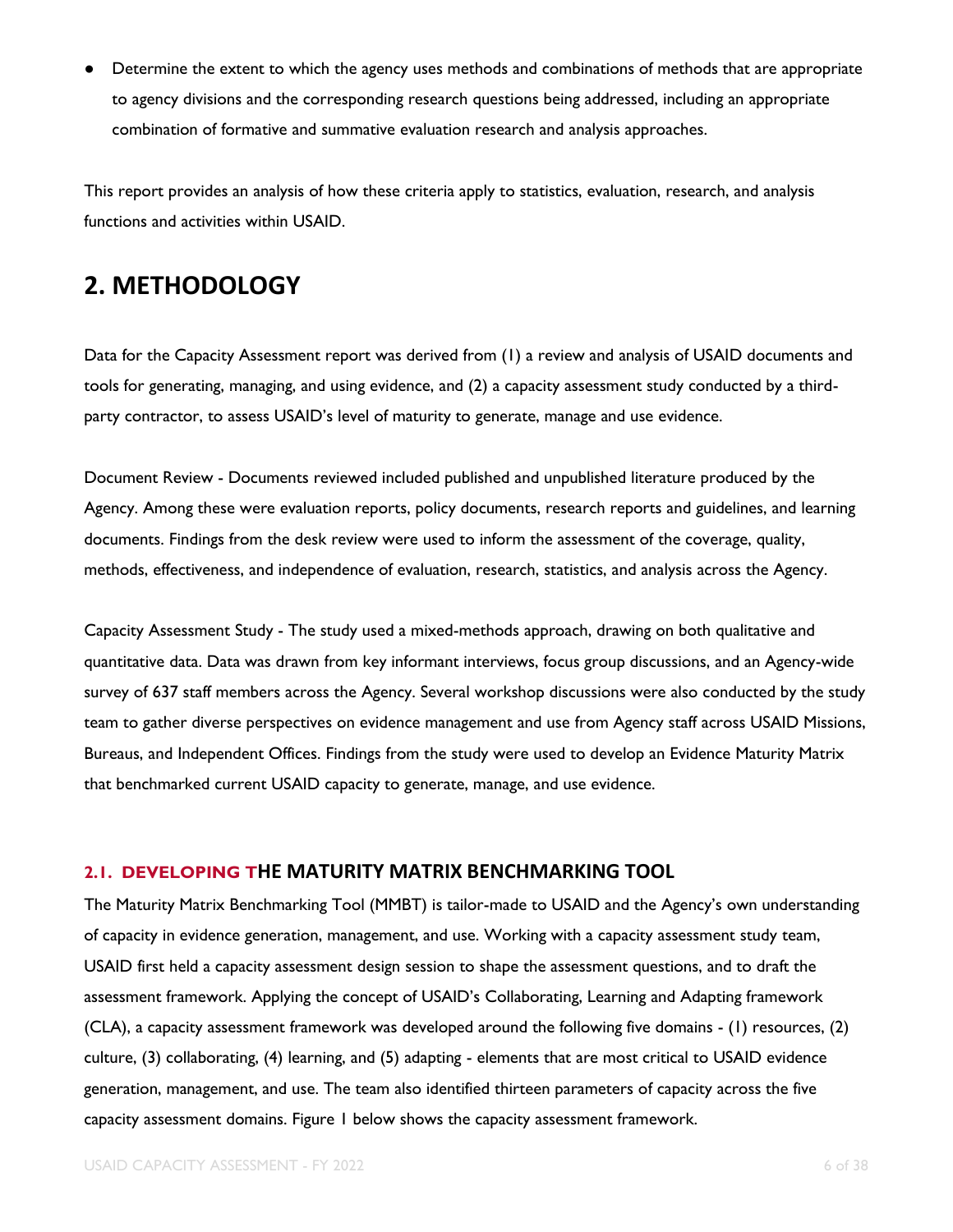



This was followed by three design sessions conducted with selected PPL/LER staff, and USAID subject matter experts (SMEs), who then documented and defined what USAID considers to be "limited" and "full" evidence capacity, within the identified parameters of the capacity assessment framework. Using this definition, and the identified domains and parameters of capacity, the MMBT was developed. This tool was then used to assess and create a benchmark of current USAID capacity to generate, use, and manage evidence. For this assessment, which focuses specifically on generation, management, and use of evidence, it was agreed to focus on seven of the thirteen parameters across the five domains of the capacity assessment framework. These are (1) Evidence Base, (2) Programmatic Planning, (3) Adaptive Management, (4) Leadership and Advocacy, (5) Internal Collaboration, (6) External Collaboration, and (7) Capacity Building.

The capacity assessment framework and the maturity model benchmarking tool were used to rate the 'maturity' level of the Agency within each of the five domains. The maturity levels for each domain were defined as (1) Basic, (2) Developing, (3) Advanced, and (4) Leading. The tool was used to diagnose the current state of the organizational capacity to generate, use and manage evidence. Based on the diagnosis, and level of maturity, targets can be set for future improvement in the level of maturity as appropriate.

#### <span id="page-6-0"></span>**2.2. DATA COLLECTION FOR THE MATURITY MATRIX**

The MMBT was used to support the development of data collection instruments (i.e., interview guides, a survey, and data interpretation workshop materials) which asked targeted questions about staff's experiences in the areas of evidence generation, management, and use, determined to be most important for USAID. A survey was administered to USAID staff in January 2021. A total of 637 staff responded to the survey. The survey targeted USAID Washington, D.C., and Mission staff involved in activity design and/or implementation within the past two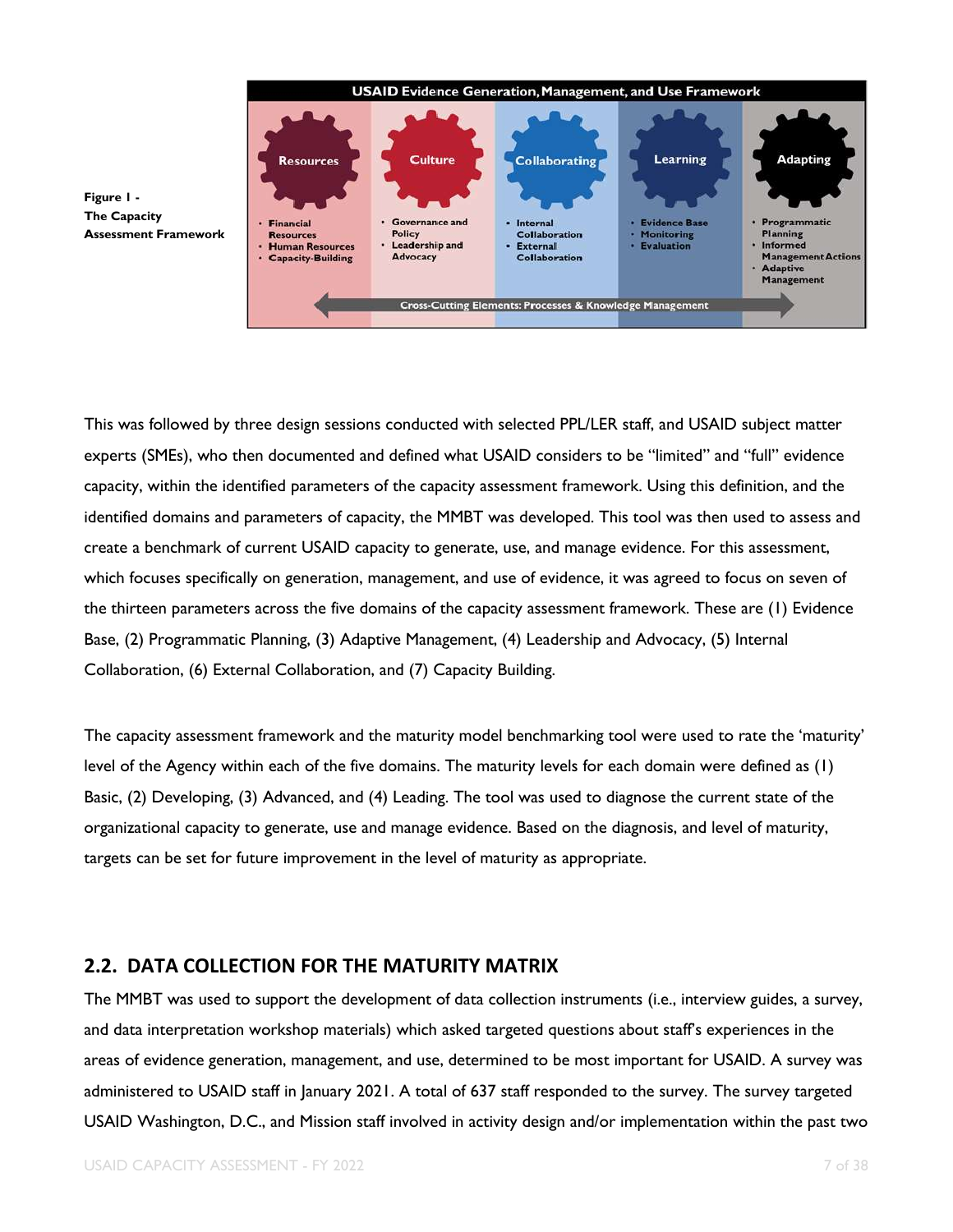years. The survey was sent to 6,196 staff members, with an explicit "pre-screen" page so that those not involved in activity design and implementation could self-exclude. The survey response rate was 13.5 percent, as 836 staff members responded. However, of that number, only 637 respondents met the criteria of the screening question of having been involved in activity design and/or implementation within the past two years and were included in the analysis.

Among the respondents, 50 percent worked in technical sector roles, 42 percent were in AOR/COR roles, 29 percent were working in Monitoring Evaluation, and Learning (MEL) or data analytics, 24 percent were working in program office processes, 14 percent were in procurement and contracting, and 5 percent were in a Mission front office.

The following questions were developed to guide the assessment of the Agency's current capacity to manage and use evidence:

- 1. To what extent is the Agency incorporating evidence into its programmatic work?
- 2. What are the ways in which Agency staff access, as well as facilitate the use of, evidence?
	- a. Are there ways in which staff access or facilitate the use of evidence that appear to be more effective than others?
- 3. What are the Agency's approaches to building staff capacity in evidence management and use?
	- b. Are there capacity-building approaches being implemented which appear to be more effective than others?

These questions guided the development of focus group discussion guides, and the survey that was administered. While the questions did not directly discuss evidence generation, the survey included questions on evidence generation. Findings and conclusions addressing these questions are intended to inform action-oriented practical recommendations and guidance to further build capacity across the Agency.

# <span id="page-7-0"></span>**3. THE EVIDENCE MATURITY MATRIX**

Using quantitative data from the staff survey, and qualitative data from key informant interviews (KII), focus group discussions (FGDs), and data interpretation workshops, the MMBT was used to develop maturity levels of the Agency, to manage and use evidence, across the seven parameters of the five domains of the assessment framework, as follows: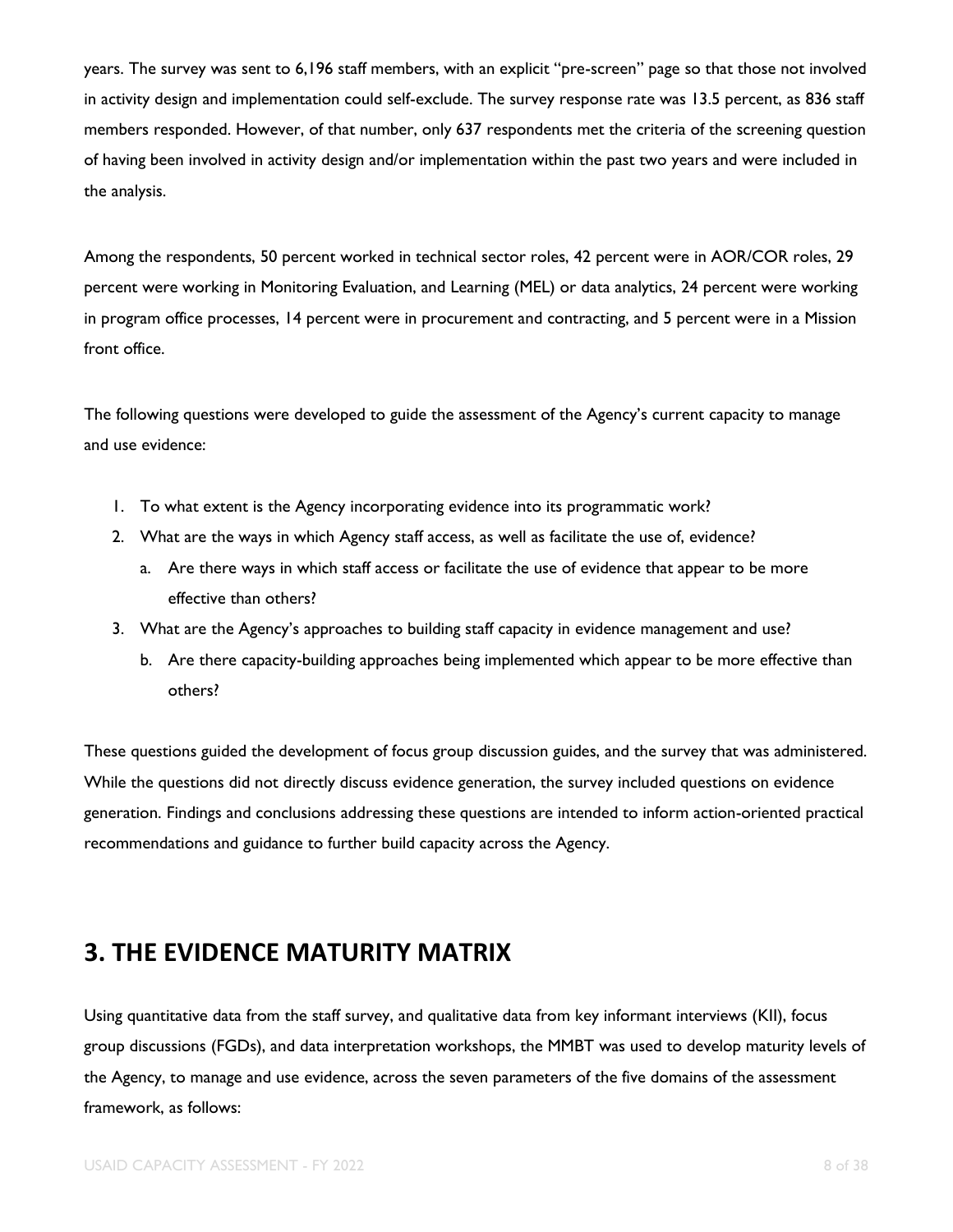#### <span id="page-8-0"></span>**3.1. RESOURCES**

**Capacity Building (Maturity Level - Developing)**: Within the domain of resources, capacity building was assessed as developing. Four elements of capacity-building were assessed. These included (1) availability of capacity-building resources, (2) planning and organization of training, (3) use of resources across Operating Units, and (4) incorporation of Monitoring, Evaluation, and Learning (MEL) activities in work plans and contracts. A developing maturity level in capacity building means that training events are somewhat well planned and organized. Also, staff are provided occasional feedback on training and learning needs regarding evidence generation, management, or use, which are occasionally included in training planning. At this level, capacitybuilding resources are sometimes used, although often unequally, across operating Units. In addition, capacitybuilding activities in MEL and CLA are sometimes incorporated into necessary work plans and contracts for USAID staff, partners, and implementing partners.

While capacity-building training options were available to respondents of the staff survey, around a third of respondents (32 percent) indicated in the last two years, they have attended or participated in at least one of the individual training events listed in the survey; 28 percent of survey respondents reported that they had not attended any USAID-provided training on evidence management and use in the past two years. About a third of survey respondents (32 percent) noted that they were not aware of when and where training is offered. In terms of data from the key informant interviews, four key informants and participants from both workshops similarly noted that respective teams across the Agency (both at headquarters and at Missions) need to make staff better aware of available/existing capacity-building opportunities and give staff the flexibility to make use of available training opportunities.

When survey respondents were asked if they felt that the training activities and other resources provided by USAID are sufficient to help them meet the Agency's requirements for evidence use, 35 percent felt that training activities are sufficient. An equal proportion (35 percent) also felt it was not sufficient, while 30 percent indicated that they do not know or were not sure if the training offered was sufficient. Among technical officers, thirty-three percent felt that the training activities and other resources were not sufficient, while 36 percent felt that they were sufficient.

When asked about the gaps and/or weaknesses in capacity building training on evidence generation, management, and use provided by USAID, the most common gaps mentioned by respondents are (1) training contents does not specify how teams should operationalize evidence requirements; and (2) inadequate institutional support or incentive for attending trainings.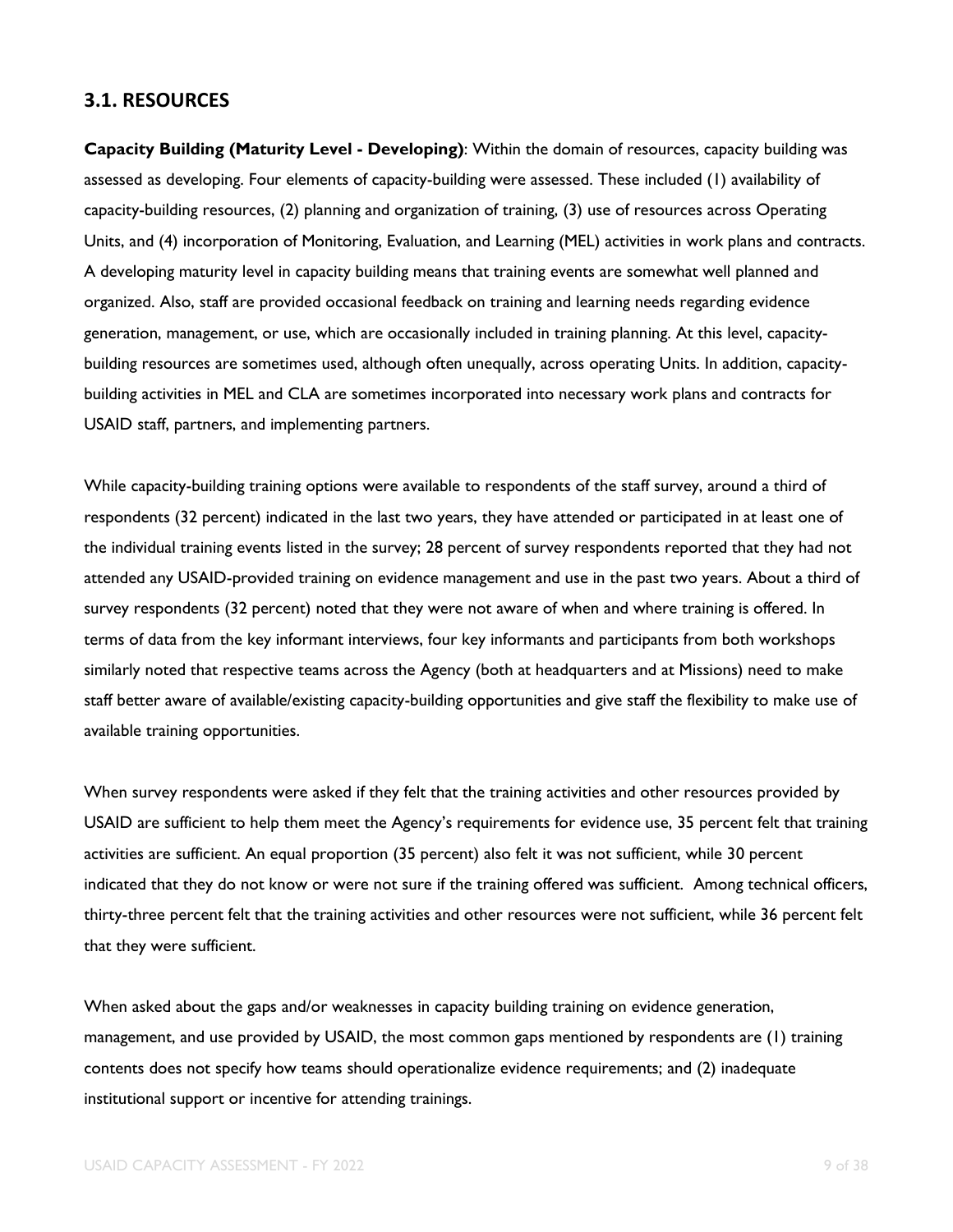#### <span id="page-9-0"></span>**3.2. CULTURE**

**Leadership and Advocacy (Maturity Level - Developing):** Within the culture domain of the maturity matrix, leadership and advocacy were assessed. This included, (1) Agency senior leadership support for advocacy, and resourcing for evidence; (2) Operating Unit leadership support, advocacy, and resourcing for evidence; and (3) the extent to which processes are in place to access and use evidence for decision-making. Based on the available quantitative and qualitative data analyzed, leadership and advocacy were rated at a developing maturity level. The developing maturity level suggests that leadership at the Operating Unit level sometimes supports, advocates for, and allocates resources to evidence generation, management, and use. Operating Unit leaders sometimes encourage and/or incentivize evidence-based decision-making, and evidence is sometimes incorporated into communications about decisions. It also suggests that communications from Operating Unit leaders sometimes include references to data and evidence.

Results from the survey indicated that only 36 percent of all respondents say that in their experience, senior Agency leadership regularly support or promote the use of evidence, by advocating for resource investment in evidence generation, management, and use. In Key Informant Interviews (KIIs), some informants felt that Agency senior leadership was very supportive of evidence use as evidenced by public communications, willingness to allocate funding for evidence, and demand for evidence. However, most others felt that Agency leaders were not strong enough advocates for evidence management and use.

On the other hand, there was a much higher percentage of survey respondents who indicated that in their experience, senior leadership in their operating units (OUs) regularly support or promote the use of evidence. Slightly more than half (52 percent) of all survey respondents indicated that in their experience senior leadership in operating units demonstrated support for evidence use, by regularly requesting and expecting evidence to be presented or shared by activity teams. Also, 48% of respondents indicated that OU senior leadership regularly use evidence in decision making, 47% say they frequently reference data and evidence in communications, and 45% say that OU senior leadership regularly create opportunities and processes to regularly receive evidence from findings and conclusions of evaluations, research, and other analysis.

#### <span id="page-9-1"></span>**3.3. COLLABORATING**

There were two elements of collaboration that were assessed, and for which evidence maturity levels were established. These are internal collaboration and external collaboration.

**Internal Collaboration (Maturity Level - Advanced):** In establishing a maturity level for internal collaboration, the following elements were assessed: (1) the extent to which platforms and processes were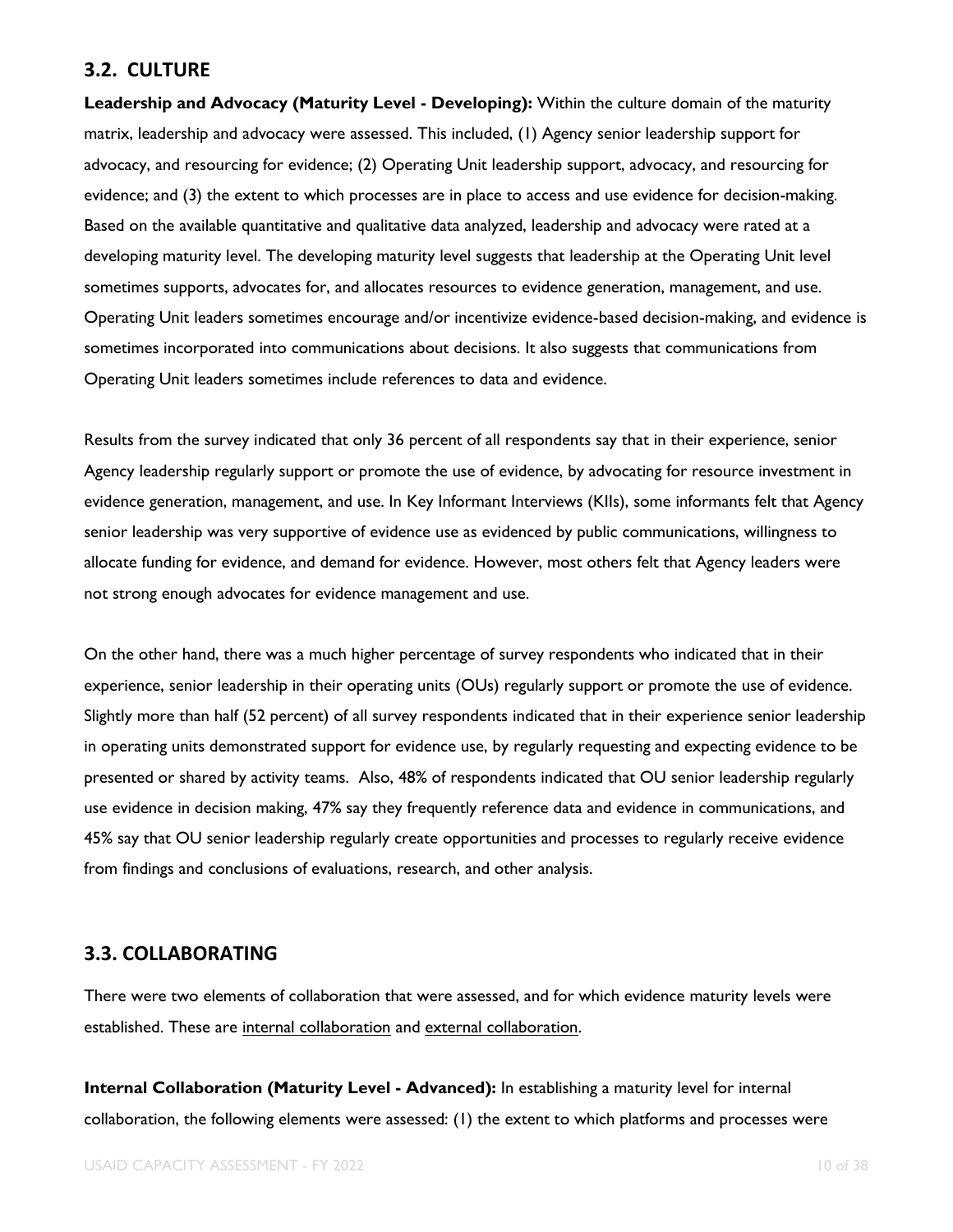available for evidence sharing; (2) the existence of knowledge products; and (3) frequent and systematic engagement across Operating Units. Based on the quantitative and qualitative data analyzed, internal collaboration was rated at an advanced level. In the advanced stage of maturity, distinct roles, responsibilities, and rules governing how staff should collaborate on evidence generation, management, and use within the Agency are established, mostly understood by staff, and are often functioning. Technology platforms and processes are available for data and evidence sharing within the Agency. The benchmark also suggests that many knowledge products are available (e.g., leading practices, reports, toolkits, templates, and one-pagers, etc.) and are often distinguished by intended users and/or audience. Additionally, there is frequent engagement between Missions, and Washington, D.C., Bureaus, and among Operating Units regarding evidence gathering and sharing.

When survey respondents were asked about the stakeholders with whom they engaged in the last two years to inform program activity design processes, 82 percent indicated that they engaged with internal stakeholders from within their own operating unit, and 78 percent engaged with internal stakeholders in other operating units. Among this group, the most common stakeholders with whom they reported collaborating during activity design are other team members from their operating units (87%). In addition, 77 percent of survey respondents said they or their team had consulted with USAID SMEs when designing or supporting the design of a USAID program activity. More than half (58%) of survey respondents indicated that they collaborate with USAID M&E specialists from any operating units during activity design. While only about a third (31%) of respondents reported that during activity design, they collaborate with CLA advisors from any operating unit.

**External Collaboration (Maturity Level - Developing)**: External collaboration was assessed based on the following two elements: (1) availability of processes and mechanisms to facilitate access to external researchers/experts, and (2) attendance at conferences and summits to share evidence. Based on findings from the survey, KII and FGDs, the maturity level for external collaboration was rated as developing. This suggests that basic mechanisms are available to facilitate access to external researchers/experts. Some processes are available for external stakeholder engagement, including with host countries, for evidence gathering, sharing, and use. Also, there are occasionally used venues/platforms for sharing data, evidence, and reports with external stakeholders; and some knowledge products (e.g., leading practices, reports, toolkits, templates, one-pagers) are available.

Over two-thirds (70%) of all survey respondents indicated that they have engaged with external researchers or experts, to generate, gather, share, and use evidence. The two most common activities reported by survey respondents in which external experts are engaged are for conducting evaluations (51%) and sector research (47%). However, among survey respondents who did not engage with external experts for evidence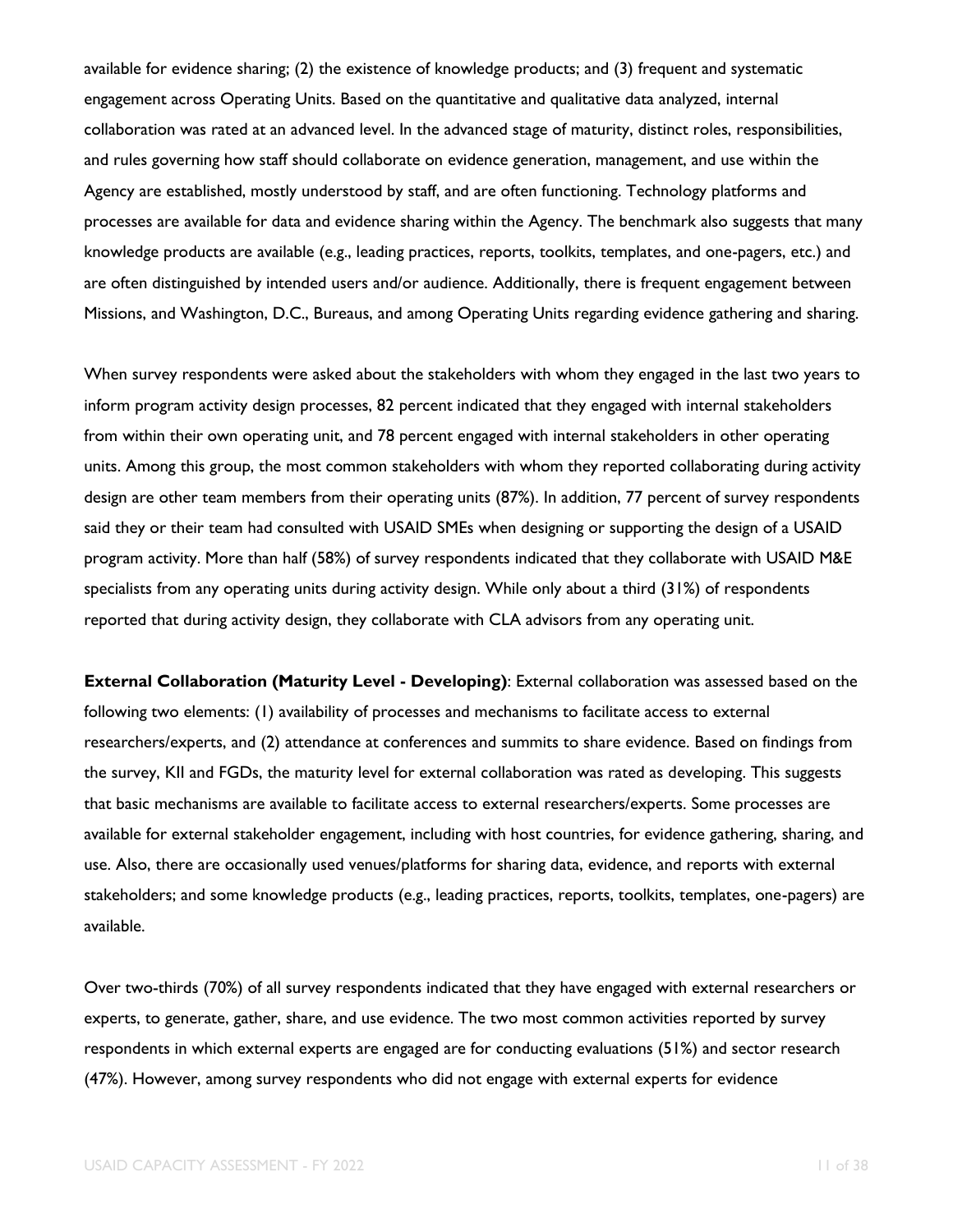management and use, 27 percent noted that they did not do so because of insufficient budgets, and 21 percent indicated that processes for engaging external experts are too lengthy or complex.

During workshop discussions, participants stressed that partner country governments and other local stakeholders, communities of practice, and working groups are seen as critical partners in evidence generation, collection, and use. Workshop participants also remarked that the Agency is increasingly investing in co-creation approaches, which participants saw as supportive to increasing external collaboration.

#### <span id="page-11-0"></span>**3.4. LEARNING**

**Evidence Base (Maturity Level - Developing):** In assessing the level of maturity of the evidence base of the Agency, two elements were considered. These are (1) the availability of evidence to meet the needs of Operating Units, and (2) the existence of formal approaches for tracking evidence. In the assessment, the level of maturity of the evidence base was rated as developing. An evidence base at the developing level suggests that technical evidence exists to meet some Operating Unit needs, and staff are sometimes familiar with it. Also, staff sometimes feel that they have the evidence they need for programmatic planning or decision-making. It also suggests that formal approaches for tracking the existing technical evidence within USAID and externally are sometimes used. In addition, learning agendas are sometimes available, and sometimes used to prioritize evidence generation activities by Operating Units.

The survey suggests that when staff design, or support the design of USAID activities, they use evidence from a variety of sources. The most common sources of evidence reported by respondents are consulting with USAID subject matter experts (77%), review of evaluations, monitoring data, and lessons learned from prior activities (76%), reviewing data from relevant national or multinational datasets (66%), site visits and/or consultations with potential beneficiaries and local stakeholders (62%), review findings from peer-reviewed publications, academic literature, etc. (57%), and conduct new analysis (54%).

However, when asked if there are any gaps in available evidence to adequately support their activity design needs, over 80% of respondents indicated that there have been gaps in the evidence they need. The most common gaps identified by respondents include gaps in statistical data or analysis (43 percent), gaps in evaluation from similar or previous programing (40 percent), gaps in monitoring data or reporting from similar previous programming (39 percent), gaps in academic research (34 percent), and gaps in experiential learning from within the team (51 percent). In addition, interviews with key informants revealed concerns about the quality of evidence. Some key informants requested guidance regarding what constitutes 'quality' evidence. Others requested guidance on what constitutes experiential evidence. While informants noted that experiential learning is important, it was unclear how to gather, document, and incorporate this evidence into evidence tracking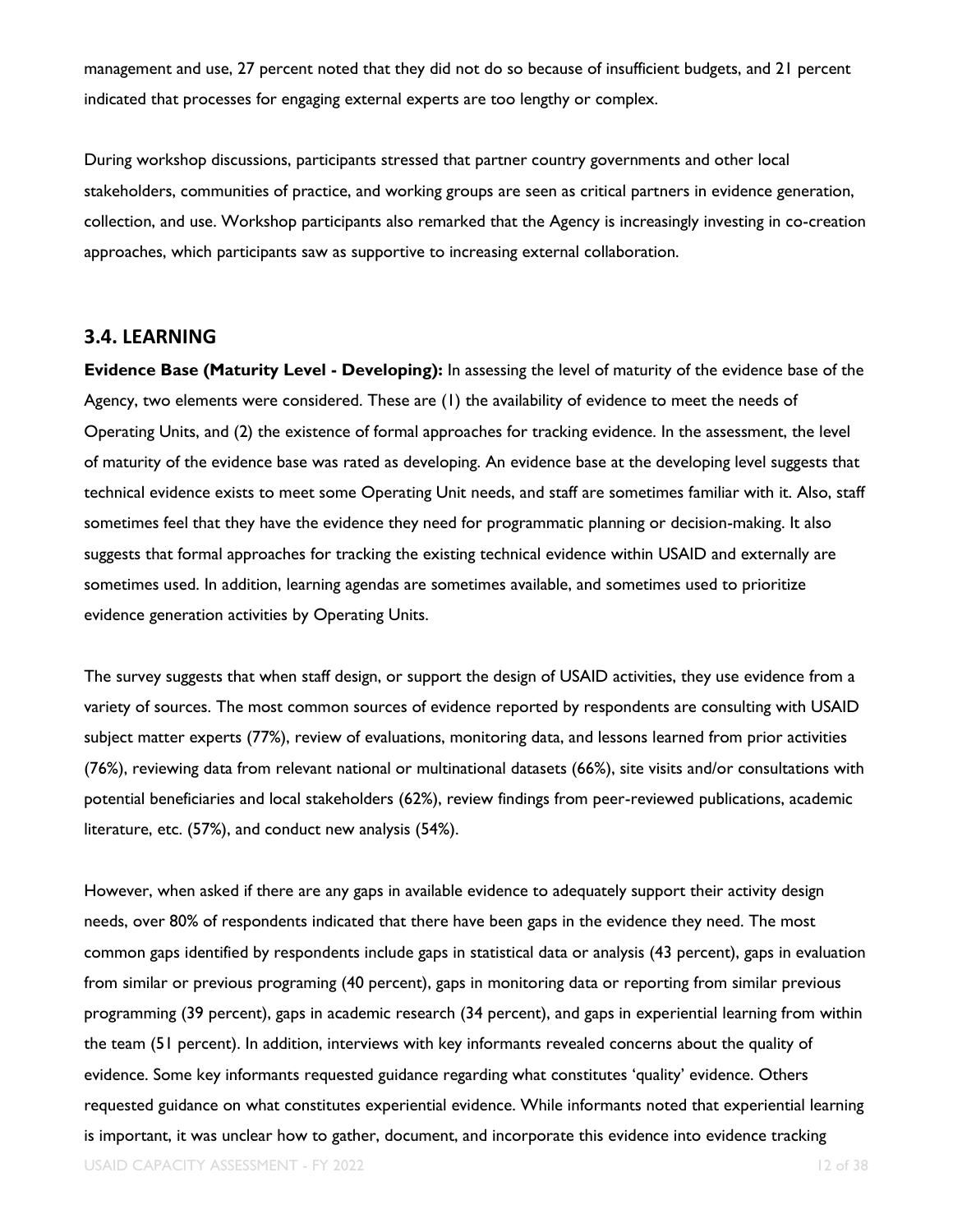documents and systems, or when and how it is appropriate to incorporate this type of knowledge in programming.

#### <span id="page-12-0"></span>**3.5. ADAPTING**

Under the adapting domain of the maturity matrix, two elements were assessed. These are programmatic planning and adaptive management.

**Programmatic Planning (Maturity Level - Advanced)**: A maturity level of advanced in programmatic planning suggests that evidence is often used to inform strategic planning, project, and activity design. Also, sources of evidence are often reliable and documented. It also suggests that Operating Unit teams also draw evidence from third-party assessments and/or evaluations to complement operating unit assessments and evaluations. This includes using additional evidence drawn from host government sources, civil society, the private sector, and other donors.

Key informants largely reported that the available evidence was used for strategy and activity design. In discussions of the CDCS development process, several respondents noted that evidence was well-incorporated into design where possible, and evidence was intentionally used to develop result frameworks. Most survey respondents reported using evidence from previous activities, and evidence cited in existing strategies, when designing new activities. Survey data indicated that during programmatic planning 76 percent respondents reviewed evaluations, monitoring data, and lessons learned from previous activities, and 60 percent of respondents reviewed existing strategies and documents during activity design.

**Adaptive Management (Maturity Level - Advanced):** Four elements of adaptive management are assessed. These included (1) the existence of scheduled processes for systematic review of evidence; (2) the extent to which Agency staff work with stakeholders to identify successes, challenges, etc.; (3) the frequency of staff to raise and document decisions; and (4) the ability of teams and Operating Units to implement decisions for changes in programming. An advanced level of maturity suggests that processes are often in place for systematic review. and there is use of findings from evidence generation activities in programmatic decisions. Pause and Reflect opportunities are often hosted for staff and partners. Operating Units often work with partners to identify successes, challenges, and subjects that warrant further exploration. Where findings and conclusions are raised, they are often aligned to specific programmatic and operational decisions, and decisions are often documented. Additionally, at this maturity level, planned actions are often tracked and implemented. Operating Units often use data to inform decisions on maintaining, adapting, or discontinuing current approaches and often take action to adapt strategy, projects, or activities as appropriate.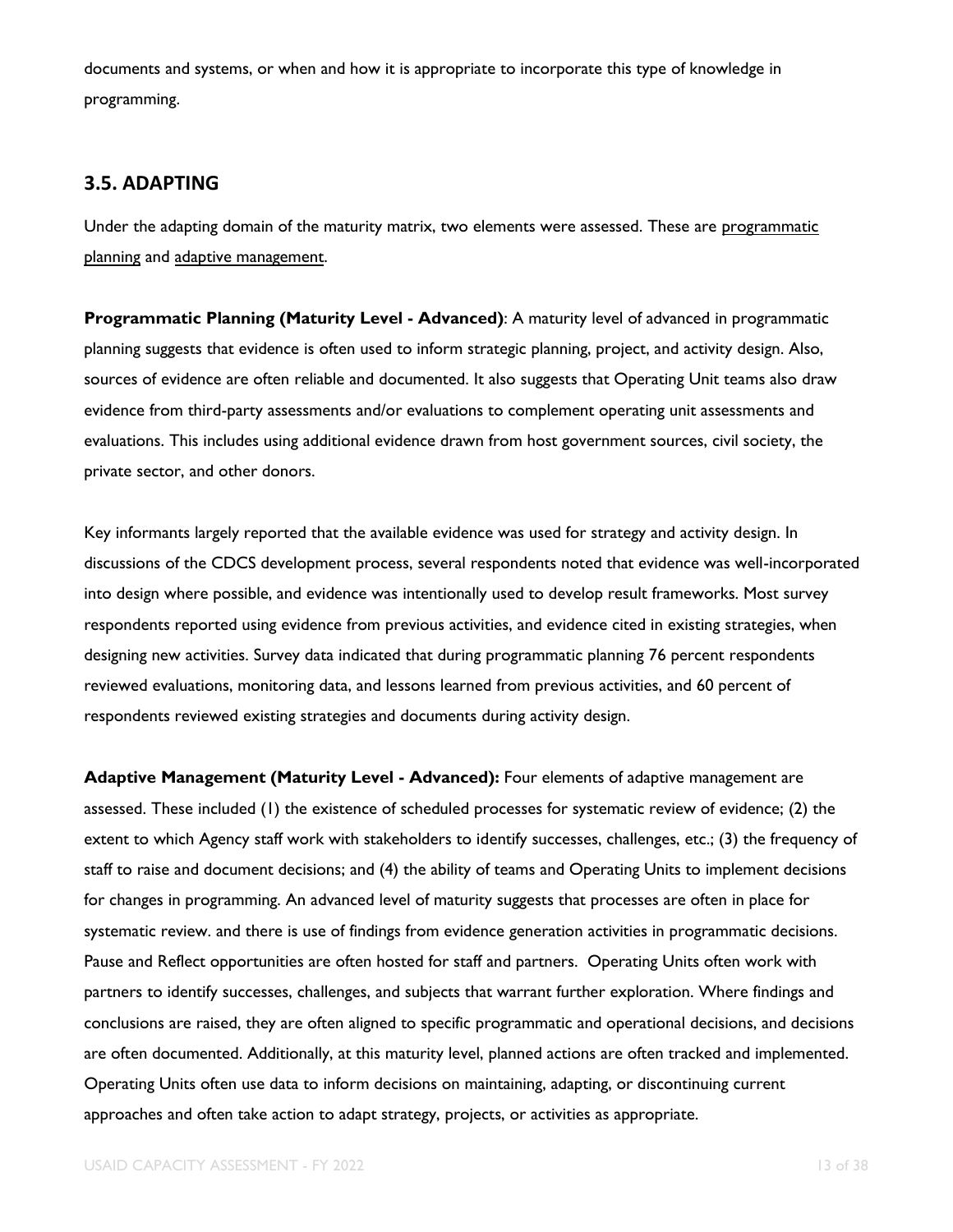Results from the survey indicated that 63 percent of respondents have been involved in acting on findings from evaluations, statistics, research, or other analyses. However, when asked what some of the barriers to the use of evidence from evaluations, statistics, and research, to adapt/modify activities during implementation, almost half (48 percent) indicated limited flexibility and independence in staff decision-making as the barrier, and 42 percent indicated lack of flexibility in contract mechanisms, which makes it difficult to adapt or change programs that may be required because of the evaluation or research evidence.

#### <span id="page-13-0"></span>**3.6. PROPOSED EVIDENCE BUILDING ACTION**

As a result of the findings outlined above, USAID is proposing the following actions that will contribute to evidence building and capacity to access, use, and manage evidence:

- Establishment of an annual peer-to-peer evidence exchange event that will bring together USAID staff, and Academics, think tanks, bilateral and multilateral donors, implementing partners (NGOs, contractors, etc.), evaluation and research firms, etc, to share and exchange with each other latest evidence and experience.
- Establish a quarterly report for USAID Missions to routinely provide updates on how evidence from evaluation, statistics, research, and other analysis are being applied in decision-making to make a difference in their programs.
- Explore the idea and feasibility of establishing a Global Development Evidence Bank, a public/private joint venture for a context driven search engine for multi-sectoral development evidence of what works, that can be accessed by all development practitioners. Internal discussions on this idea will be initiated in 2022.
- USAID is developing a knowledge management function in the PPL Bureau, and through this will provide more guidance & resources for knowledge management and the development of simplified knowledge products, such as 1–2-page summaries with infographics and data visualizations.
- Work towards developing training that is tailored to specific roles, such as leadership, supervisors, and managers.

These actions are expected to contribute towards addressing the gaps identified by respondents around engagement with external experts for evidence management and use. Bringing external partners together with USAID staff will initiate a process of relationship building that can lead to long-term benefits for evidence use and management.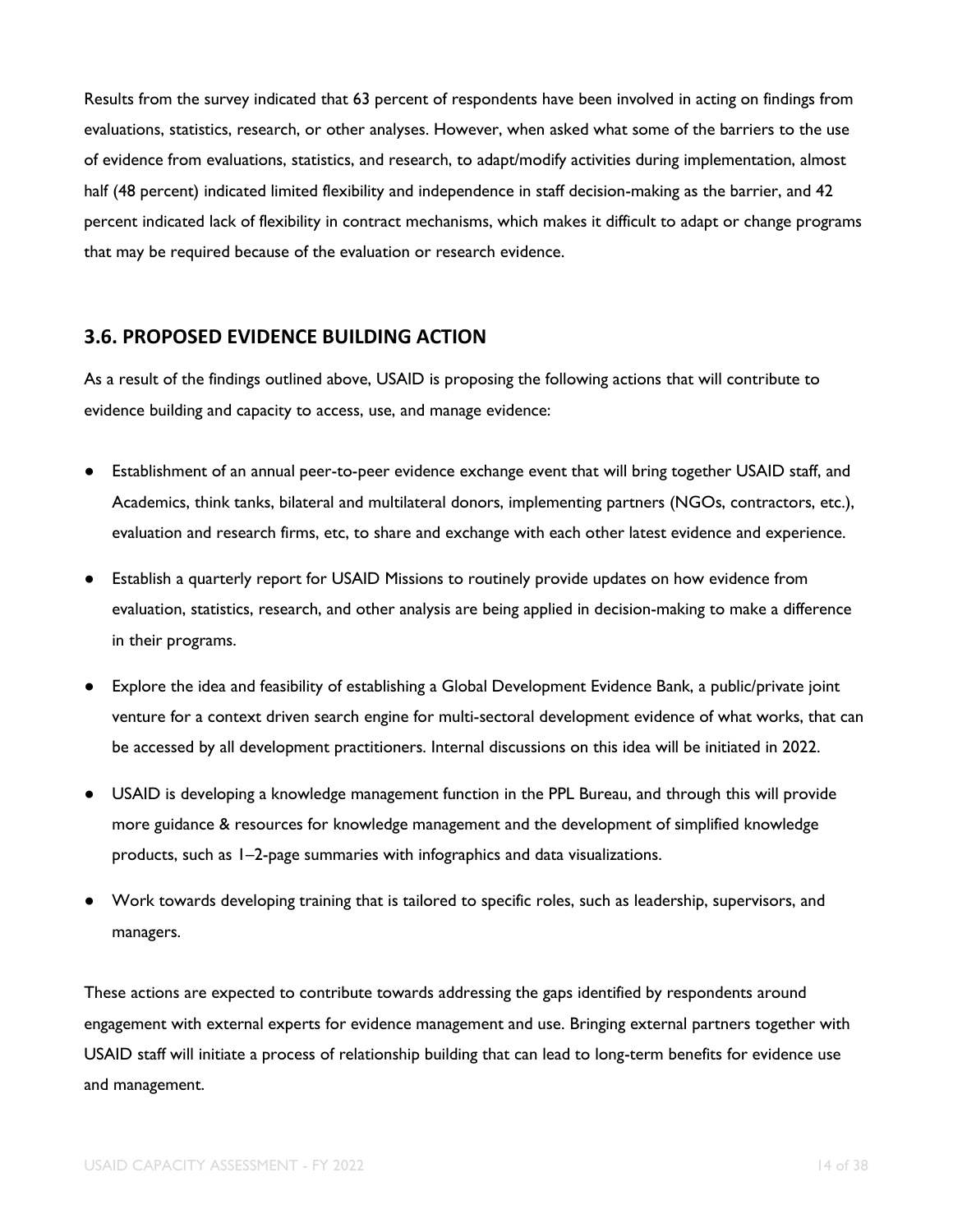# <span id="page-14-0"></span>**4. CAPACITY ASSESSMENT FOR EVALUATION**

Evaluation is an important source from which evidence is generated for decision making at USAID. As a result, evaluation at USAID is incorporated into all phases of the Program Cycle, including strategic planning for Country Development Cooperation Strategy (CDCS), and activity planning and design. There are a broad range of activities that are implemented at USAID for generating evidence from evaluations. This section of the report is based on data from the USAID Evaluation Registry, and findings from the survey of USAID staff capacity to generate, manage, and use evidence.

The USAID Evaluation Registry is a central data system for generating evidence on evaluations conducted across the Agency. The evaluation registry is the main source for evaluation reporting, including the number of evaluations completed by USAID each year and how evaluations are used, and for reporting to the Agency Performance Plan and Agency Performance Report (APP/APR). Bureaus and operating units (OUs) at USAID are required to report evaluation data on planned, ongoing, and completed evaluations into the evaluation registry annually. Appendix A provides a list of evaluations that are currently "ongoing" evaluations in the evaluation registry.

In addition to the evaluation registry, USAID executes an Operational Excellence Agenda (OEA) that informs continuous improvements of operations. The Bureau for Management implements a range of research studies to improve management operations, which include, and are not limited to, benchmarking studies, business process reviews, data-driven after-action reviews, and cost savings studies. They address major management challenges at the Agency and seek to produce practical, actionable recommendations that responsible offices and staff can implement. Often this will involve answering key management questions, identifying the means to answer them through existing data, or collecting new information, as well as, identifying appropriate processes for analysis and dissemination.

#### <span id="page-14-1"></span>**4.1. COVERAGE**

Annual analysis of the evaluation registry data generally provides evidence of the coverage, scope and breadth of evaluations conducted across the Agency. Evaluations at USAID are conducted by all operating units situated worldwide.

#### USAID evaluation requirements include the following: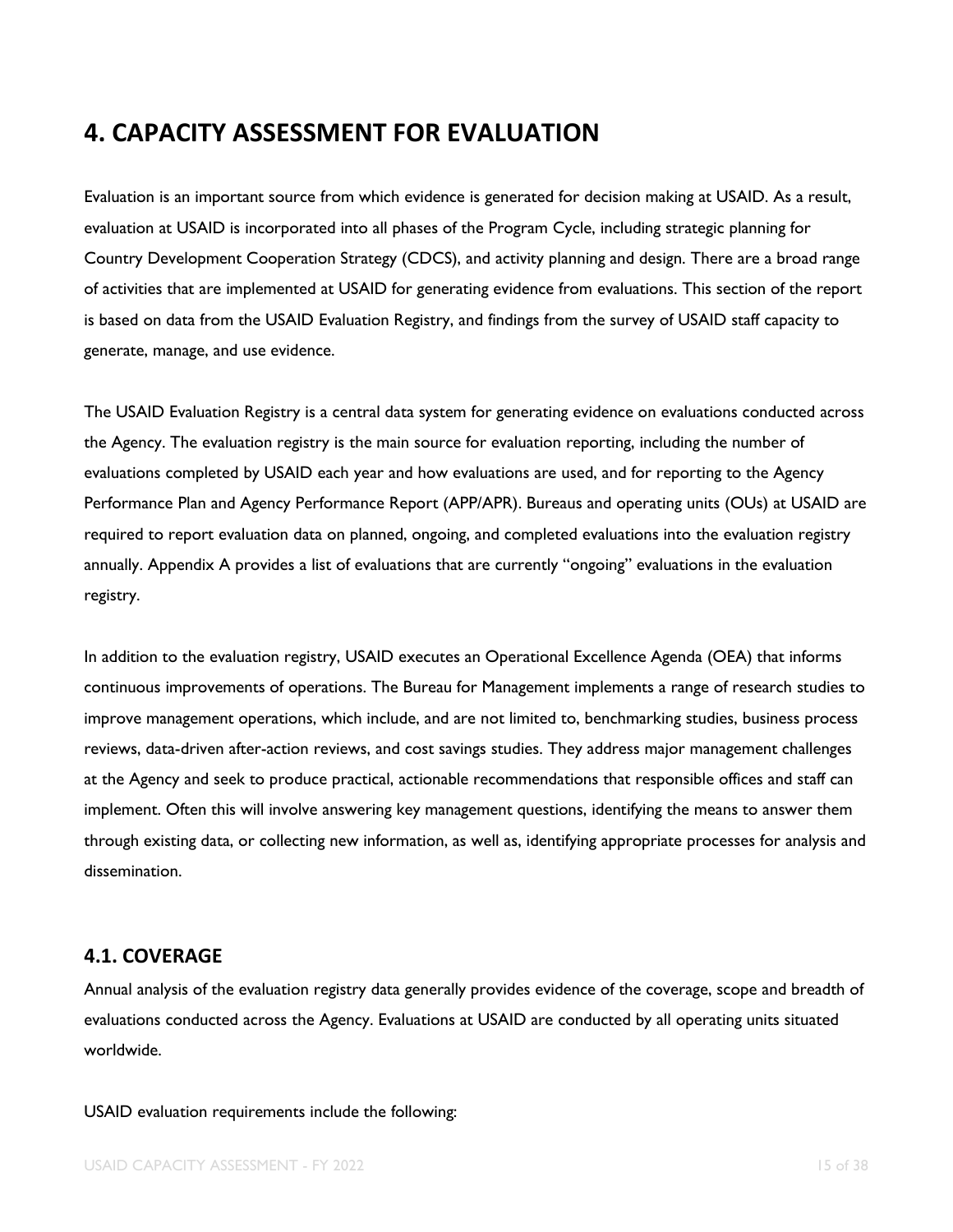- At least one evaluation per strategy Intermediate Result (IR);
- At least one evaluation for activities with budget > \$20m; and
- An impact evaluation for any new, untested approach,

These requirements allow for most USAID activities to be evaluated. Analysis of the USAID Evaluation Registry showed that between 2013 and 2020, USAID conducted over 1,500 evaluations of its programs worldwide. Among these evaluations, 90 percent were performance evaluations and 10 percent were impact evaluations.

The evaluation registry data also demonstrates that evaluations conducted by operating units cover the range of program areas of USAID foreign assistance investment. Economic growth, health, and democracy, human rights, and governance (DRG), accounted for more than three-quarters of evaluations completed by the Agency.

The Agency has recently developed an "[Evaluations at USAID](https://share.usaid.gov/views/LEREvaluationRegistryDashboard/MapView?%3Aiid=2&%3AisGuestRedirectFromVizportal=y&%3Aembed=y)" dashboard, that shows where evaluations are conducted, the type of evaluations conducted, and the reports of those evaluations.

#### <span id="page-15-0"></span>**4.2. QUALITY**

In terms of quality, evaluations reported in the evaluation registry are conducted following the standards outlined in OMB M-20-12. One hundred of these evaluations were randomly selected and reviewed by the PPL/LER evaluation team in FY 2020 to determine the extent to which they meet quality requirements. There are plans by the evaluation team for doing this review every two years. Among the quality elements are objectivity, integrity, and utility.

1. **Objectivity:** All required external evaluations in the evaluation registry and management assessments conducted by the Bureau for Management are transparently planned, designed, and implemented. In planning evaluations and management assessments, program and technical staff actively engage with implementing partners of activities being evaluated to ensure that relevant stakeholders were able to provide input to the evaluation planning process.

For example, since 2010, USAID/PPL/LER has been awarding Indefinite Delivery Indefinite Quantity (IDIQ) contracts to multiple contract holders, for providing Agency wide Evaluation services. In this case, effort is made so that all the IDIQ holders are aware of potential Request for Task Order Proposals (RFTOPs) that Missions plan to compete among the IDIQ holders.

USAID CAPACITY ASSESSMENT - FY 2022 16 of 38 and 2012 16 of 38 Transparency within the IDIQ context means making available information that will enhance the quality of service they provide to the Agency, Timely information on potential task orders is very important for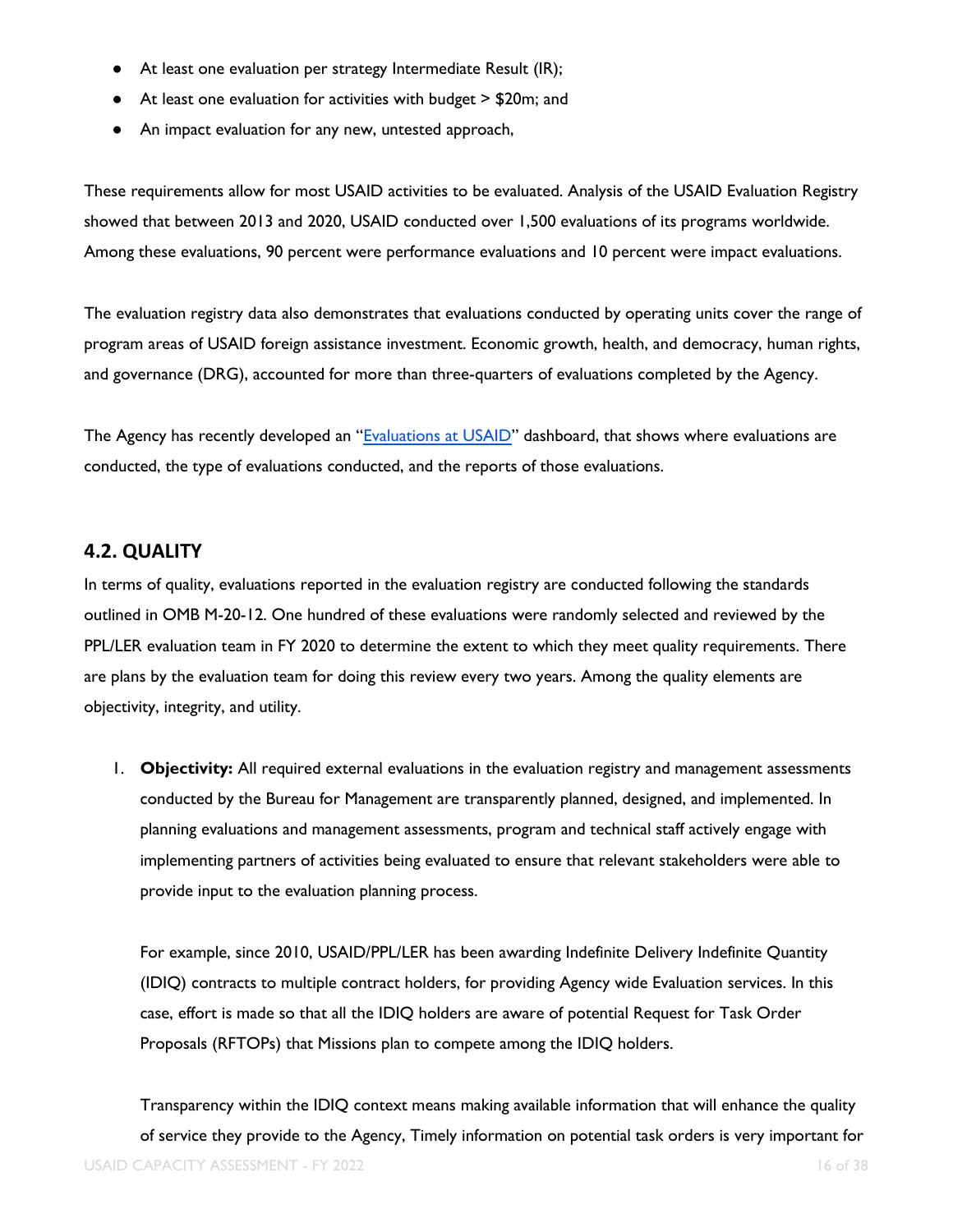the contract holders to be able to plan effectively and submit proposals to compete for Request for Task Order Proposals (RFTOP) from USAID operating units.

To operationalize transparency under the IDIQ management system, the COR develops quarterly procurement updates, documenting the status of potential task orders. This update covers the status of potential task orders from the statement of work to when task orders are awarded. The procurement update is shared with contract holders quarterly and covers the following:

- Statements of work under review by LER;
- Statements of work approved by LER and sent to OU to prepare RFTOP;
- RFTOPs in procurement competition; and
- Task orders awarded.

For each category, the procurement update is organized by the OU, the type of activity, the name of the activity, and the sector of the activity. As small businesses, information provided on the procurement updates, allow them to engage in early planning for activities in which they may be interested in bidding on when RFTOPs are completed by OUs.

2. **Integrity:** Data in the evaluation registry is consistently reviewed and analyzed to determine the extent to which evaluations are adhering to quality standards. Annually, USAID conducts analysis of the evaluations reported in the evaluation registry, to determine the quality and rigor of the evaluations completed during the fiscal year. Impact evaluations are reviewed to determine whether they are designed as actual impact evaluation with a counterfactual that is statistically similar to the treatment/ intervention group. Performance evaluations are reviewed and analyzed to determine the extent to which the methods align with the evaluation questions asked. The findings from the most recent review of performance evaluations suggests that in some cases, the evaluation questions need more rigorous methods for answering them. Based on this finding, the USAID Learning Evaluation and Research team has developed a process for providing direct technical assistance to USAID Missions in designing performance evaluations, impact evaluations, and ex-post evaluations starting with the significant evaluations that are in the FY 2022 Annual Evaluation plan.

The Agency also adopted tools and techniques of well-established continuous improvement methods, such as Lean Six Sigma, and used them to create its own [methodology for business process reviews.](https://pdf.usaid.gov/pdf_docs/PA00X2N6.pdf) The Agency also uses standard methodologies for its other management studies, including for after-action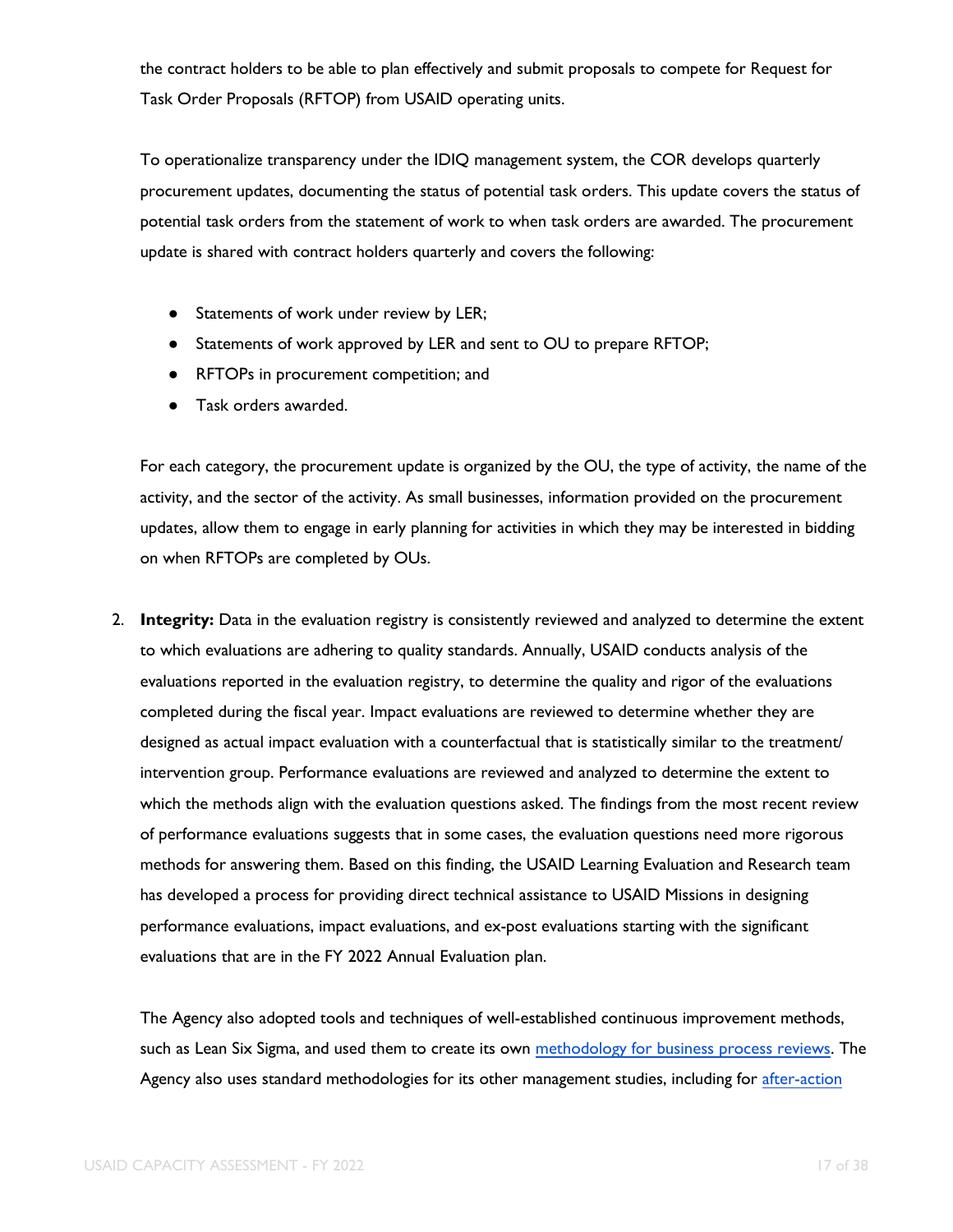[reviews,](https://pdf.usaid.gov/pdf_docs/PNADF360.pdf) to reduce variation in assessment quality. The Agency reviews its methodologies to ensure they are consistent with industry- leading practices.

USAID evaluations reported in the evaluation registry are also conducted with ethical standards applied in the process. Data collected from study participants are managed in an ethical manner that complies with the Common Rule and adherence to the [Protection of](https://www.usaid.gov/sites/default/files/documents/1864/200mbe.pdf) Human Subjects in Research Supported by [USAID: A Mandatory Reference for ADS](https://www.usaid.gov/sites/default/files/documents/1864/200mbe.pdf) [Chapter](https://www.usaid.gov/sites/default/files/documents/1864/200mbe.pdf) 200.

3. **Utility:** Evaluations conducted at USAID are relevant and are intended to be used by internal and external stakeholders. Analysis of the evaluation registry indicates that the purpose for conducting most evaluations are conducted for organizational learning, to informing future activity design or funding, accountability, performance management, and measuring achievement of results. The Agency establishes the Operational Excellence Agenda annually, with Agency senior leadership prioritizing a set of management studies based on alignment with strategic and risk management priorities, potential cost savings, and other factors. Studies included on the Operational Excellence Agenda result in improvements that optimize Agency operational performance by streamlining processes and eliminating sludge; mitigating Agency risks of fraud, waste, and abuse; and increasing operational policy effectiveness.

Data from the survey conducted as part of the capacity assessment indicated that when staff design or support the design of USAID activities, they use evidence from a variety of sources. The most common ways of gathering evidence as reported by respondents are consulting with USAID subject matter experts (77%), and reviewing evaluations, analysis, monitoring data, and lessons learned from prior activities (76%).

However, when asked if there are gaps in the evidence that are used to support the design of USAID activities, the most common gaps identified by respondents were access to statistical data or analysis (43 percent), and access to evaluation from similar or previous programming (40 percent). Based on the findings of the survey, the Agency is working on enhancing processes that will increase access to evaluation results, to increase utility and reduce gaps. For example, plans are being made to develop a quarterly report titled "Evidence from the Field" that will allow for peer-to-peer exchanges of how evidence generated from evaluations and other sources are applied in programmatic decision making.

#### <span id="page-17-0"></span>**4.3. METHODS**

What are the methods being used for these activities, do these methods incorporate the necessary level of rigor, and are those methods appropriate for the activities to which they are being applied?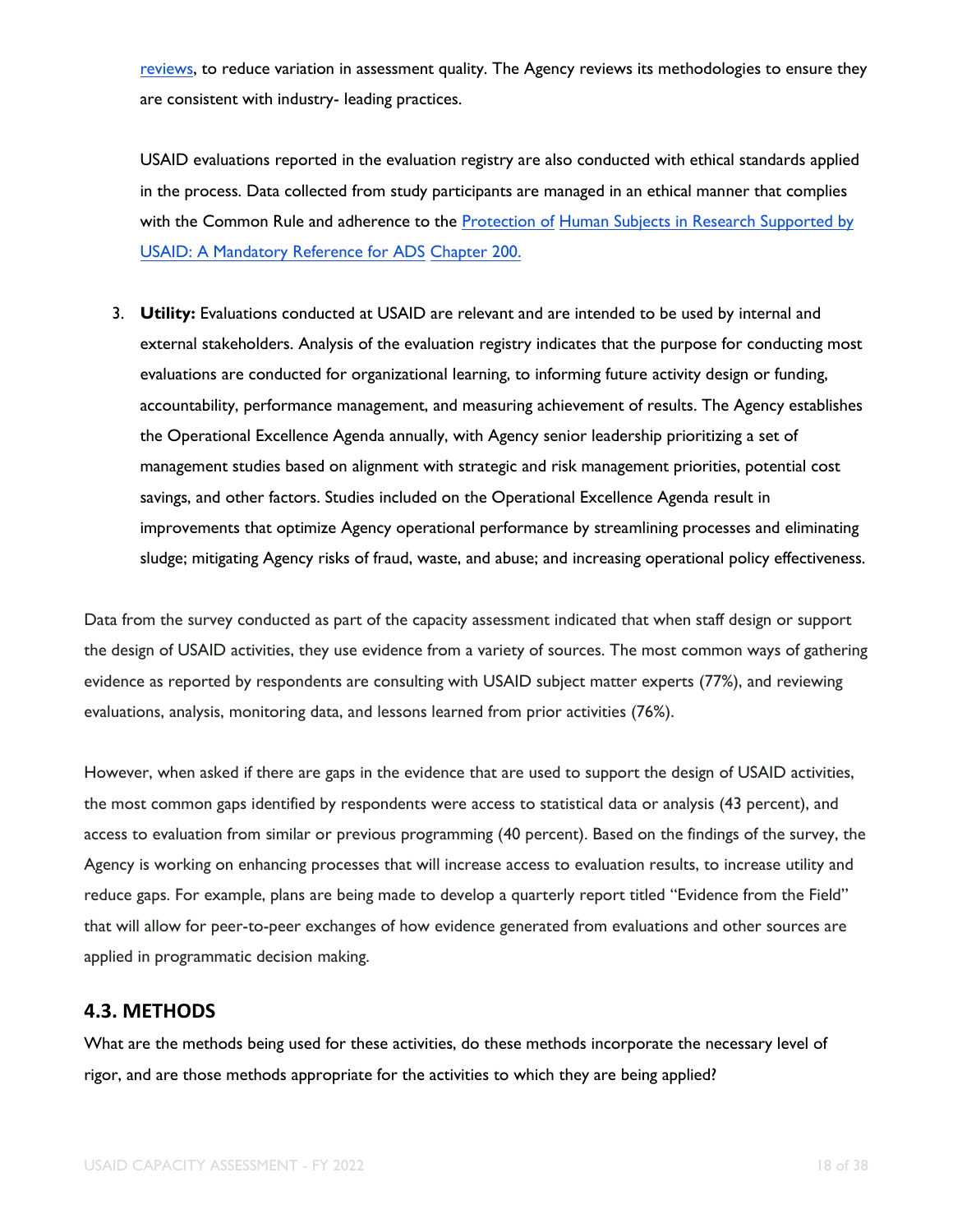USAID evaluations are conducted with the most appropriate design and methodologies to answer key questions in order to generate the highest-quality, and most credible data and evidence that corresponds to the questions being asked - taking into consideration time, budget, scale, feasibility and other practical and contextual issues associated with the evaluation. Also, USAID evaluations produce well-documented findings that are verifiable, reproducible, and that stakeholders can confidently rely upon, while providing clear explanations of limitations, and identify areas and topics for further analyses.

USAID evaluations are either performance evaluations or impact evaluations. Performance evaluations encompass a broad range of evaluation methods. They often incorporate before- and- after comparisons but generally lack a rigorously defined counterfactual. Following definitions in [OMB Memo M-20-12,](https://www.whitehouse.gov/wp-content/uploads/2020/03/M-20-12.pdf) performance evaluations include evaluation types such as, Developmental Evaluation, Formative Evaluation, Outcome Evaluation, Process or Implementation Evaluation.

Impact evaluations (IEs) measure changes in development outcomes that are attributable to a defined intervention, program, policy, or organization. USAID Evaluation Policy requires that each Mission and Washington OU must conduct an impact evaluation, if feasible, of any new, untested approach that is anticipated to be expanded in scale or scope through U.S. Government foreign assistance or other funding sources (i.e., a pilot intervention).

USAID regularly conducts analysis of the evaluations reported in the evaluation registry, to determine the quality and rigor of the evaluations completed during each fiscal year. These include analysis of the type of evaluations conducted, the evaluation methods used, the quality of the evaluation reports, and the type of primary data collection methods used. The results of these analyses are shared with monitoring and evaluation Point of Contacts (POCs) and used to inform improvements in designing and planning evaluations, as well as, to inform the development of additional guidance to improve the quality of evaluations.

USAID recently completed a review of the methods of 133 USAID-funded Impact Evaluations that were completed between FYs 2012 and FY 2019. One of the elements of the assessment was whether the reports met USAID's definition that IEs "require a credible and rigorously defined counterfactual." This determination requires assessing (1) whether the IE report described a control/comparison group, and (2) whether the IE report provided a statistical justification that the control/comparison group is a good comparison for the treatment group. Based on this definition, the review found that 54 percent of IE reports met USAID's IE definition, 28 percent failed to provide statistical justification for the validity of the comparison group, and 18 percent did not have a comparison group.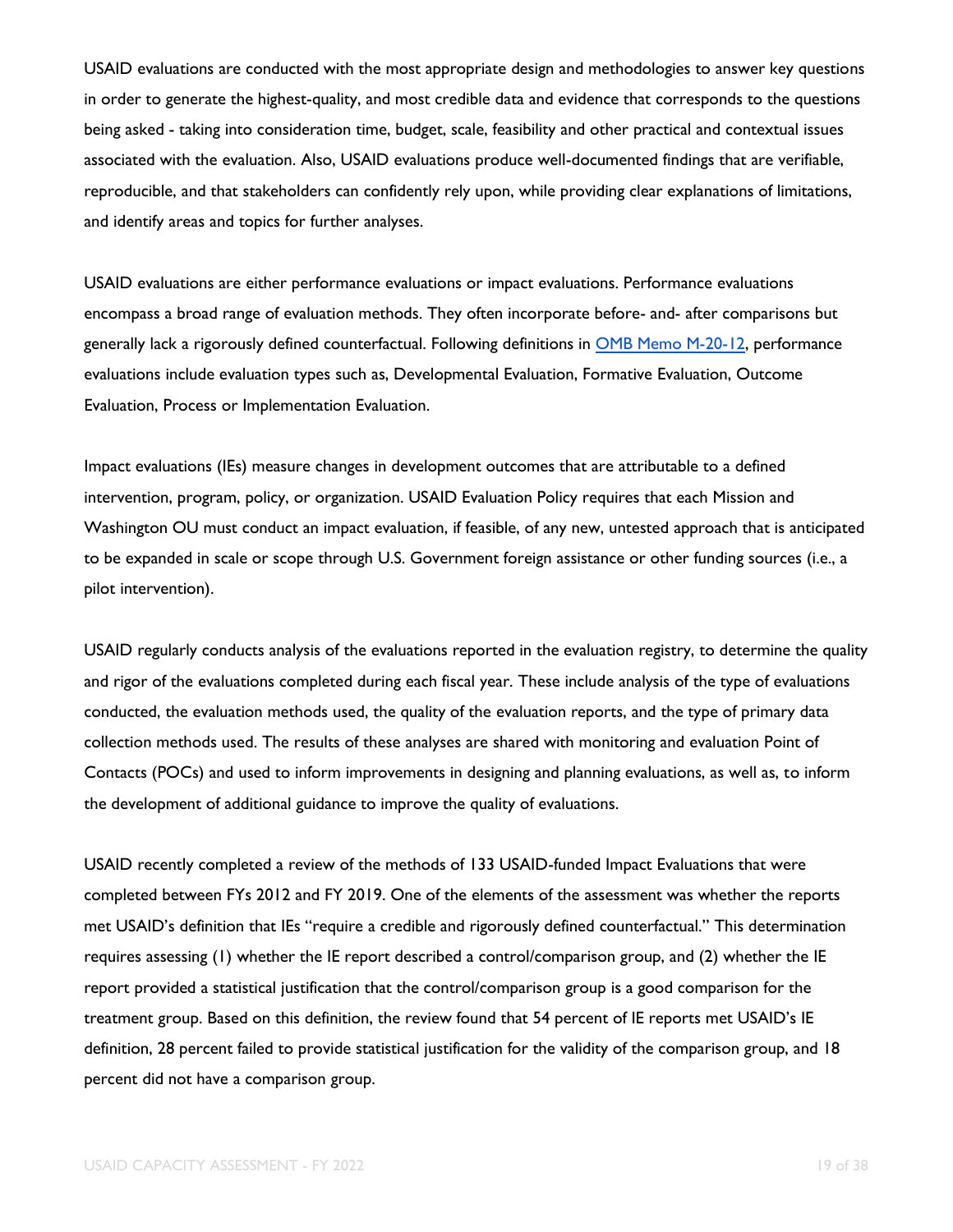In assessing management operations, two of the most common management studies USAID conducts are afteraction reviews (AARs) and business process reviews (BPRs). An AAR is an assessment conducted after a project or major activity that allows team members and leaders to discover (learn) what happened and why, reassess direction, and review both successes and challenges. The AAR also identifies next steps or action items toward meeting goals or future tasks after the activity itself has finished. At USAID, a BPR is a systematic approach to improving processes using action research methods to achieve results more effectively and efficiently. BPRs identify ways to eliminate waste that slow down and complicate processes. BPRs go beyond identification of issues and lay out recommendations for how to implement improvements and measure both progress and performance excellence after the BPR concludes.

To improve the rigor of impact evaluations, USAID is updating mandatory references in operational policy guidance documents to ensure that impact evaluation reports clearly show that the chosen comparison group is statistically identical on average with the treatment group at baseline. That is, to demonstrate that if the two groups are identical, with the sole exception that one group participates in the program and the other does not, then any difference in outcome is likely to be due to the program intervention.

In addition, the updated mandatory references require a statistical output table showing the difference between the means of the treatment and control groups with statistical significance. Also, reports will be asked to show the minimum detectable effect for each outcome variable analyzed and qualitative information about behaviors, beliefs and practices that may influence uptake of interventions and outcomes reached. Together, this information will allow improved interpretation of results and implications for future programming.

USAID is also increasing the provision of direct assistance to field Missions in planning, designing, procuring, and managing evaluations. Expert advice will be focused on both impact and performance evaluations having fewer, more concise, and more precise questions. In addition USAID is currently finalizing the development of online and self-paced monitoring and evaluation (M&E) courses that offer learning flexibility and will be easily accessible by staff.

USAID will continue doing annual quality reviews of all evaluations. In addition, given that evaluations are conducted within specific country contexts and field operational settings, USAID will continue to track confounding and/or environmental factors that influence program outcomes.

#### <span id="page-19-0"></span>**4.4. EFFECTIVENESS**

Are the activities meeting their intended outcomes, including serving the needs of stakeholders and being disseminated?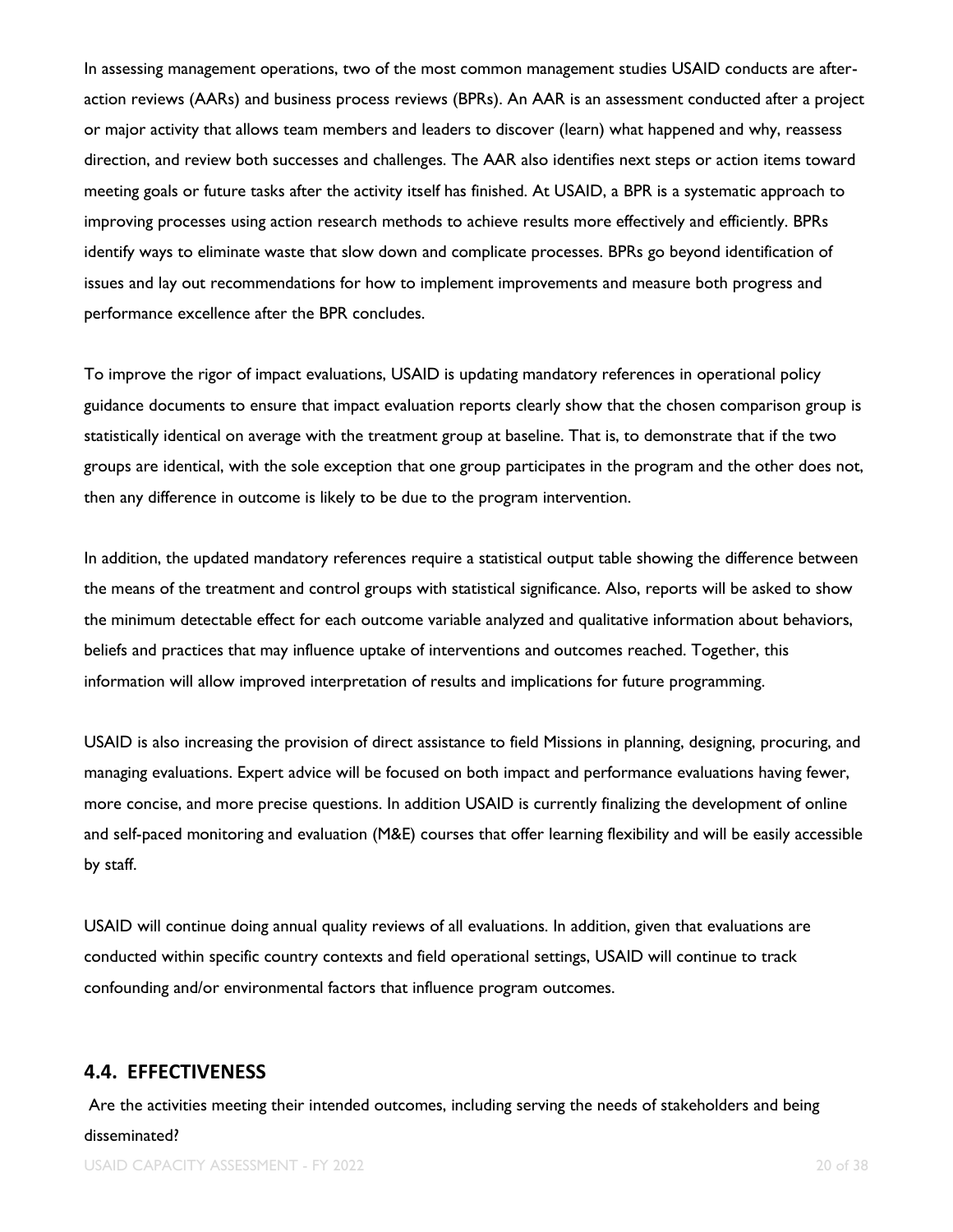USAID has an Agency-wide Learning Agenda (ALA). The ALA prioritizes evidence needs related to the Agency's mission to foster development, which covers all development program/sector areas, humanitarian assistance, resilience, and Agency operations. This mission is being articulated in the new USAID's Policy Framework and orienting the Agency's programs, operations, and workforce around the vision of the Biden-Harris Administration. Managed by the Bureau for Policy, Planning and Learning (PPL) the ALA enables the collection, synthesis, and dissemination of evidence, and supports its utilization in learning, to inform USAID's efforts to assist countries to reach better development outcomes.

A data field in the evaluation registry that USAID operating units must complete when reporting on their evaluations is the "evaluation purpose" field. The evaluation purpose field has 10 categories that users can select from. The following list provides the multiple categories that users can select from to describe the purpose for conducting an evaluation that is reported in the evaluation registry:

- **Accountability**  to establish clear responsibility and expectations related to achieving formally approved results;
- **Coordination -** to generate evidence related to the coordination of activities during project implementation;
- **Inform Future Intervention Design or Funding -** to generate evidence to inform decision on future intervention design or funding;
- **Inform Implementation Corrections -** to generate evidence to inform decision making on implementation corrections;
- **Measure Achievement of Results -** to determine the extent to which the intervention has achieved or is achieving the intended and measurable change in the condition it was designed to address;
- **Organizational Learning -** to contribute to knowledge creation and diffusion;
- **Oversight -** to inform the management and oversight of the intervention;
- **Performance Management -** to generate evidence on the achievements of program operations; and track progress toward planned results;
- **Program Management -** to produce evidence for strengthening program operations and improving outcomes; and
- **Strategic Management -** to inform strategy.

Data from this field have been very useful and used primarily to respond to questions that are received from Missions who usually contact the Office of Learning, Evaluation, and Research, asking for examples of evaluations that were conducted for a specific purpose, such as those listed above. In most cases, they use the evaluations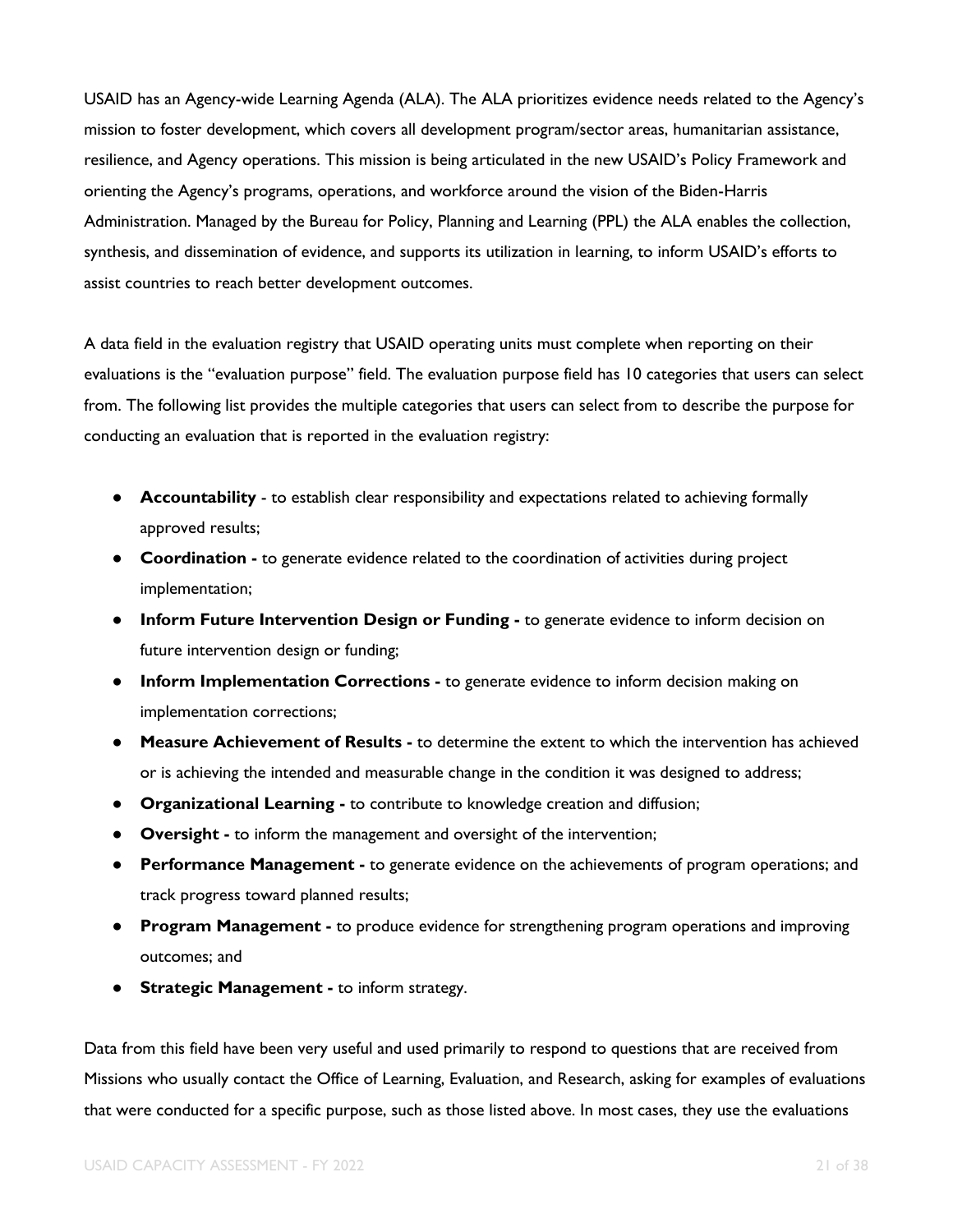to get a sense of how the evaluation questions relate to the evaluation purpose, in order to inform future design of evaluations.

#### <span id="page-21-0"></span>**4.5. INDEPENDENCE**

To what extent are the activities being carried out free from bias and inappropriate influence?

All USAID required evaluations are external evaluations commissioned by USAID Missions and Operating Units (OUs) and conducted by an external team external to the Agency and the activity implementing partners.

The required evaluations in the evaluation registry are external evaluations commissioned by USAID Missions and Operating Units (OU), and conducted by an external team, rather than by the implementing partner. In addition, OUs regularly advertise and make a call for Request for Proposals (RFPs) from external evaluators using the SAM.gov website. In addition, all external evaluation team members are required to sign a statement attesting to a lack of conflict of interest or describing an existing conflict of interest relative to the project or activity being evaluated. External evaluators are also required to attest that they have no fiduciary relationship with the implementing partner whose activity is being evaluated.

The Bureau for Management's Performance Team serves as an independent and objective evaluator, leading analysis of management operations in which they are not otherwise materially involved. Analysts utilize business analysis tools widely accepted in the public and private sectors to help the Agency realize continuous performance improvement. Tools used include but are not limited to the following: SWOT analysis, PEST (political, economic, social and technological) analysis, problem tree analysis, business process mapping, value stream analysis, trade off analysis, and cost-effectiveness analysis.

# <span id="page-21-1"></span>**5. CAPACITY ASSESSMENT FOR RESEARCH**

To grow its evidence base, USAID invests in basic research, applied research, and experimental development, as defined by the National Center for Science and Engineering Statistics. As a general guideline, scientific research is hypothesis-driven, testable, independently replicable, and quality-controlled through peer-review. It is systematic investigation designed to contribute to generalizable knowledge. To strengthen the generation and use of scientific research evidence to inform programs and policies at USAID, the Agency established a Scientific [Research Policy](https://www.usaid.gov/sites/default/files/documents/15396/USAID%20Scientific%20Research%20Policy%2012-3-14.pdf) and a Scientific Integrity Policy. In the process of developing these policies, the Agency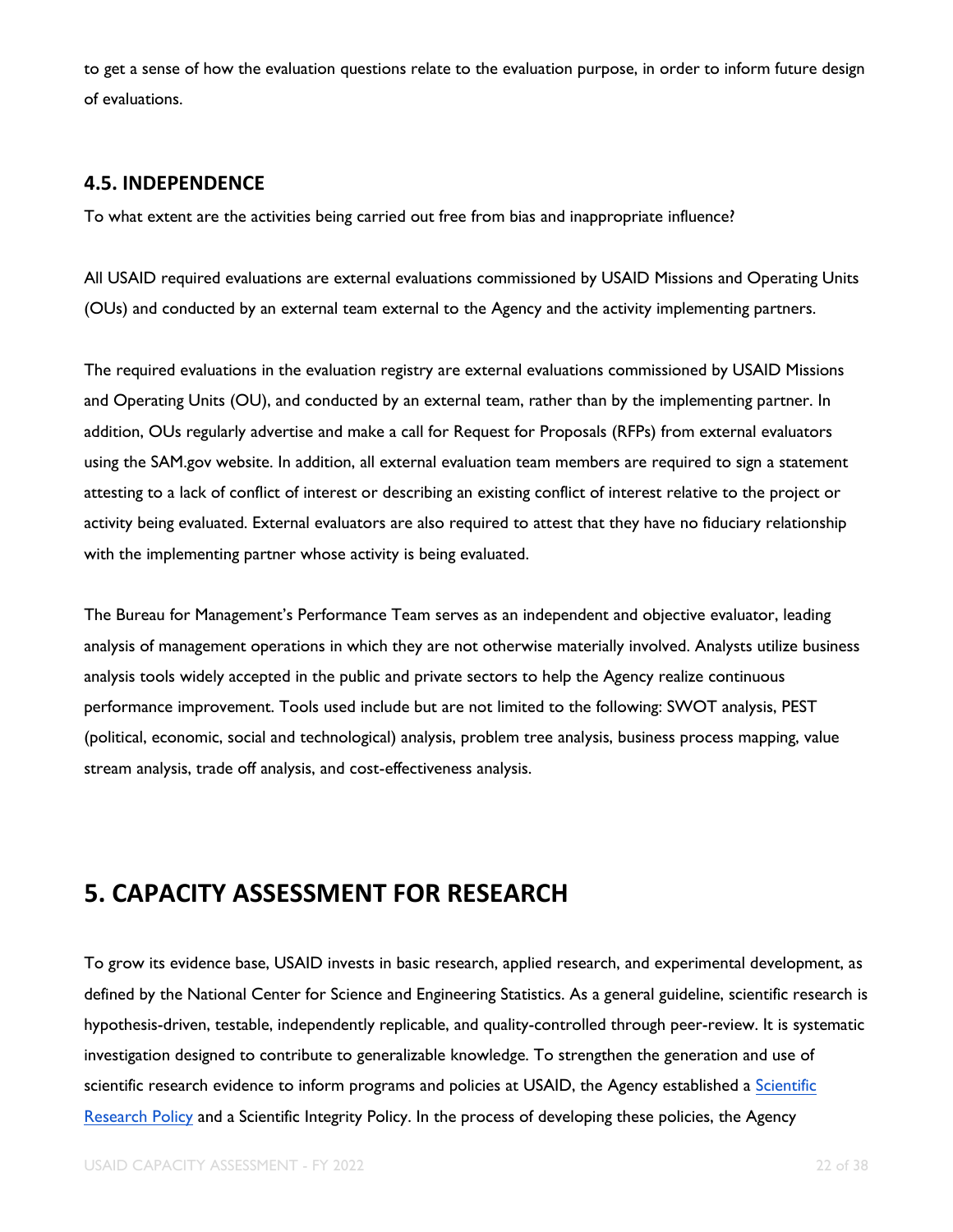conducted extensive consultations with stakeholders and collected data plus other relevant information to identify gaps and develop solutions. The implementation of the Scientific Research Policy is also informed by evidence collected through intra-agency landscape analysis and a needs assessment study.

#### <span id="page-22-0"></span>**5.1. COVERAGE**

What is happening and where is it happening?

USAID's Scientific Research Policy has instituted guidance for the conduct, management, and use of research. Its five primary components include:

- 1. Setting research priorities and designing research activities;
- 2. Quality control standards;
- 3. Ethical standards;
- 4. Tracking and reporting on research activities (investments as well as outputs); and
- 5. Strengthening the scientific and technical expertise within the Agency.

The Agency has instituted reporting requirements through annual performance reporting on research-related programs, and collects indicator data on research outputs, such as peer-reviewed publications, as a result of USAID-funded research projects. This information is used to keep track of planned investments in research development activities and to develop targeted engagements.

USAID's Public Access Plan requires that activities have an approved Data Management Plan and that the data and publications produced are deposited into USAID's repositories (or an approved third-party repository) for public access. USAID is also improving its knowledge management systems to provide easier access to results from USAID-funded scientific and technical activities. For instance, this past year, the Agency created and uploaded to its permanent repository a database of over 21,000 research and technical publications that were supported by USAID but that had not been previously deposited into the repository. This has been accessed approximately 4000 times within the first year of implementation (see below).

#### <span id="page-22-1"></span>**5.2. QUALITY**

Are the data used of high quality with respect to utility, objectivity, and integrity?

To ensure that research evidence generated and used for making informed decisions is of high quality, USAID's Scientific Research Policy explicitly addresses quality standards in research. Quality controls on a research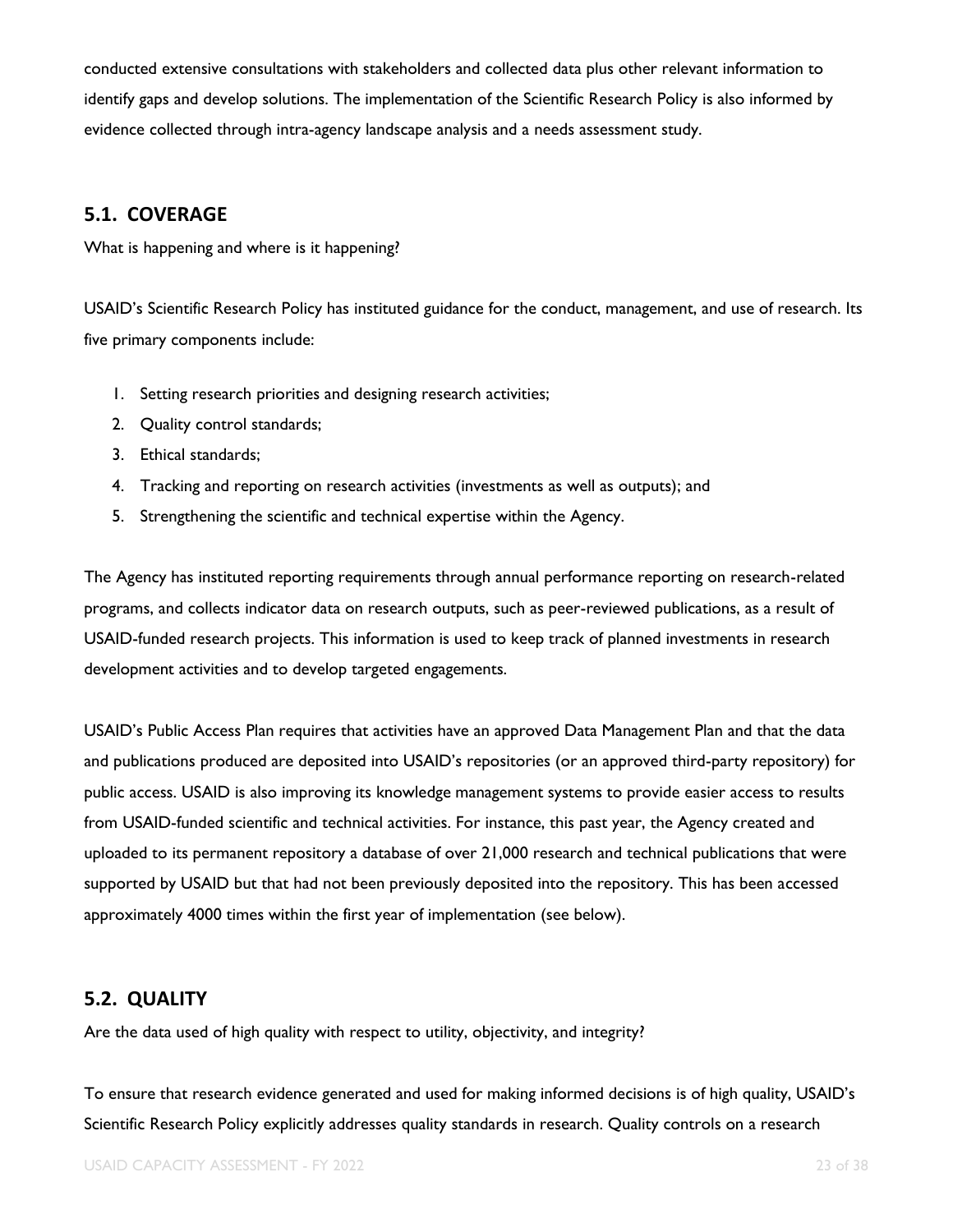activity depend on pre- and post-award actions, and the responsibility rests with the USAID Agreement Officer's Representatives (AORs)/ Contracting Officer's Representatives (CORs) who work with the technical teams designing and managing the study or program, and with the implementing partners. These quality controls include guidance on pre-award actions, such as drafting a well-designed notice of funding opportunity (NOFO), as the first step in ensuring a quality proposal or application. The NOFOs for projects designed to conduct research should provide a clear outline of how the application or proposal should be structured, what content to include, and how the submission will be evaluated. A well written NOFO helps ensure the design of robust research plans that are subject to review by subject matter experts prior to funding decisions.

The final quality of research evidence is achieved through post-award actions. These include periodic review of the work plan, technical review of final research products, as well as peer-review of publications that result from the work. Agency guidance has issued directives that the AOR/COR must ensure that final research reports are reviewed and substantiated for quality before they are disseminated and uploaded to the Agency's permanent archive/repository. In addition, in accordance with OMB guidance, the Agency directives also require that documents deemed Influential Scientific Information or Highly Influential Scientific Assessments must undergo scientific peer review.

#### <span id="page-23-0"></span>**5.3. METHODS**

What are the methods being used for these activities, do these methods incorporate the necessary level of rigor, and are those methods appropriate for the activities to which they are being applied?

Agency policies direct operating units at USAID to provide implementing partners with clear guidelines outlining the requirements of the research plans and data management plans (DMP) that must be submitted to USAID. All research plans must be peer reviewed by subject matter experts. Scientific peer review is central to the integrity of research and is an accepted standard practice for the U.S. Government (USG) agencies that fund and conduct research. Scientific peer reviewers must be subject matter experts (SMEs) who have in-depth expertise on the topic of the research and should not have a personal, professional, ideological, financial or any other conflict of interest. The reviewers are usually active external researchers in the subject matter of the research and, therefore, qualified "peers" of the primary investigators of the proposed research.

#### <span id="page-23-1"></span>**5.4. EFFECTIVENESS**

Are the activities meeting their intended outcomes, including serving the needs of stakeholders and being disseminated?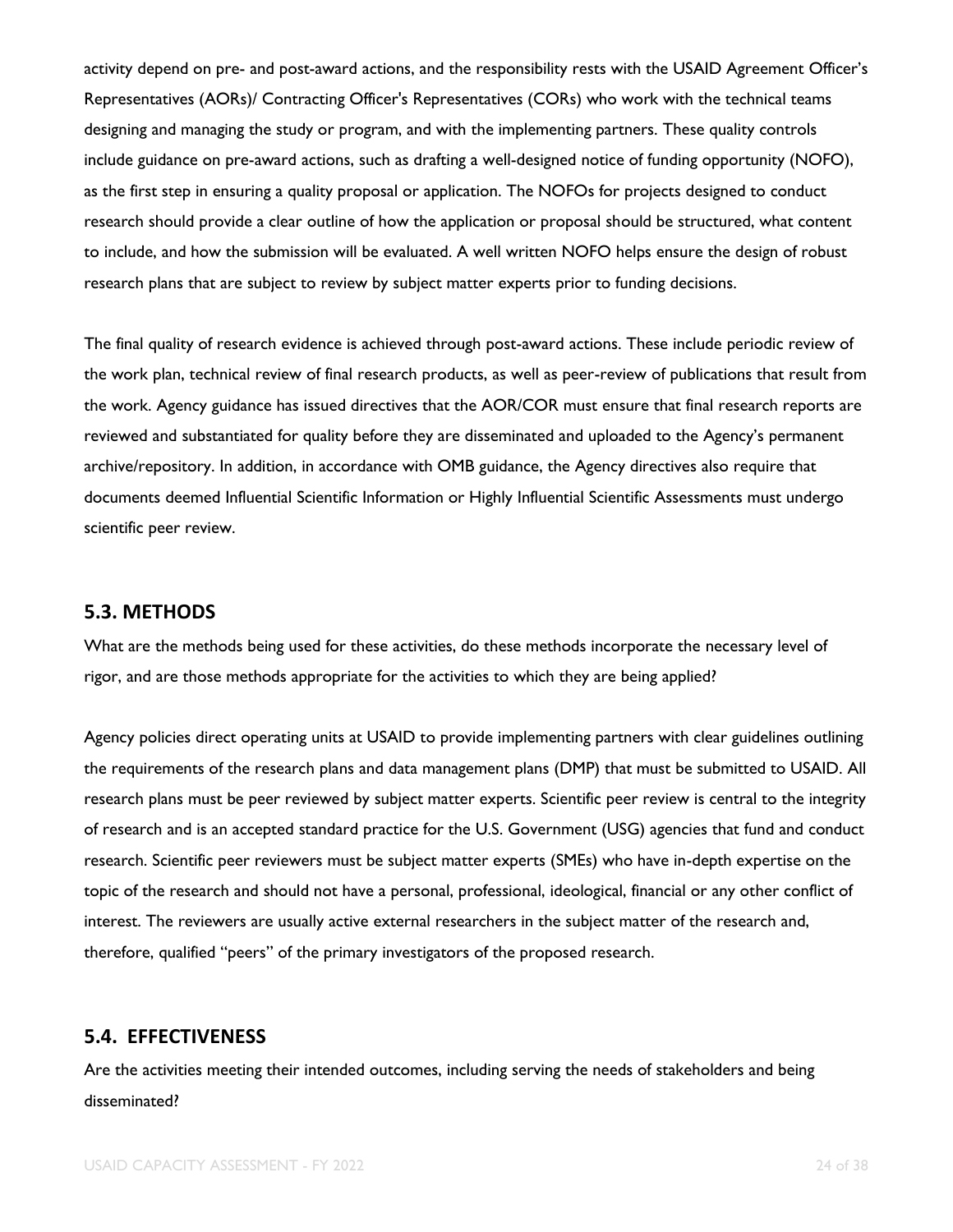USAID uses scientific research to strengthen the evidence-base of its technical sectors, understand the complex challenges related to international development, develop innovative solutions to those challenges, and bring those solutions to scale. USAID is developing guidance to incorporate research more effectively into programming. The first principle of USAID's Program Cycle Operational Policy is to apply analytic rigor to support evidence-based decision-making. While there are many ways to conduct analysis, scientific research is one of the most rigorous forms. By intentionally incorporating research activities into its work and broader learning initiatives, USAID staff can design more effective programs and see a greater return on investment. Learning efforts at the strategy, program, and activity levels reinforce each other to ensure alignment. Research can be incorporated at the strategy level, during program and activity design and implementation, and during impact evaluations. To do this, USAID Missions, Bureaus, and other operating units must first establish their learning and research priorities. Guidance and resources for establishing these priorities are housed on the USAID Intranet (ProgramNet) pages readily accessible to USAID staff worldwide. In addition, guidance is also incorporated into Agency's Automated Directive System chapters that cover specific issues (e.g., ADS 201 on program design; 578 on peer-review and information quality; 579 on data; etc.).

Research priority setting is an analytical and collaborative exercise for an operating unit's technical, operational, and leadership teams. It is a roadmap or framework that guides inquiry to identify knowledge gaps in Mission programs or Development Objectives (DOs). It provides direction for integrating research into existing programs and for developing new research activities to fill critical knowledge gaps with clear links to higher-level results. This ensures the sustainability of Mission programs and strengthens their strategies.

The following is a list of key considerations for identifying and prioritizing research activities that are included in the ProgramNet resources:

- **Consider the end user:** Before designing any activities, think about who will use the findings
- **Define the problem:** It is often the case that initial impressions about a development challenge will change as more knowledge is gained, leading to deeper understanding and a refined problem statement
- **Identify gaps in knowledge:** What is already known about a given problem? What assumptions need to be tested more rigorously? What is not known with any degree of certainty? Convening subject matter experts, other donors, government officials, local residents, implementing partners, and other key stakeholders for workshops can provide new perspectives and shed light on areas that could benefit from systematic research
- **Question assumptions:** An important part of research priority setting involves being willing to challenge accepted views and assumptions. Repeatedly asking how and why a given situation exists can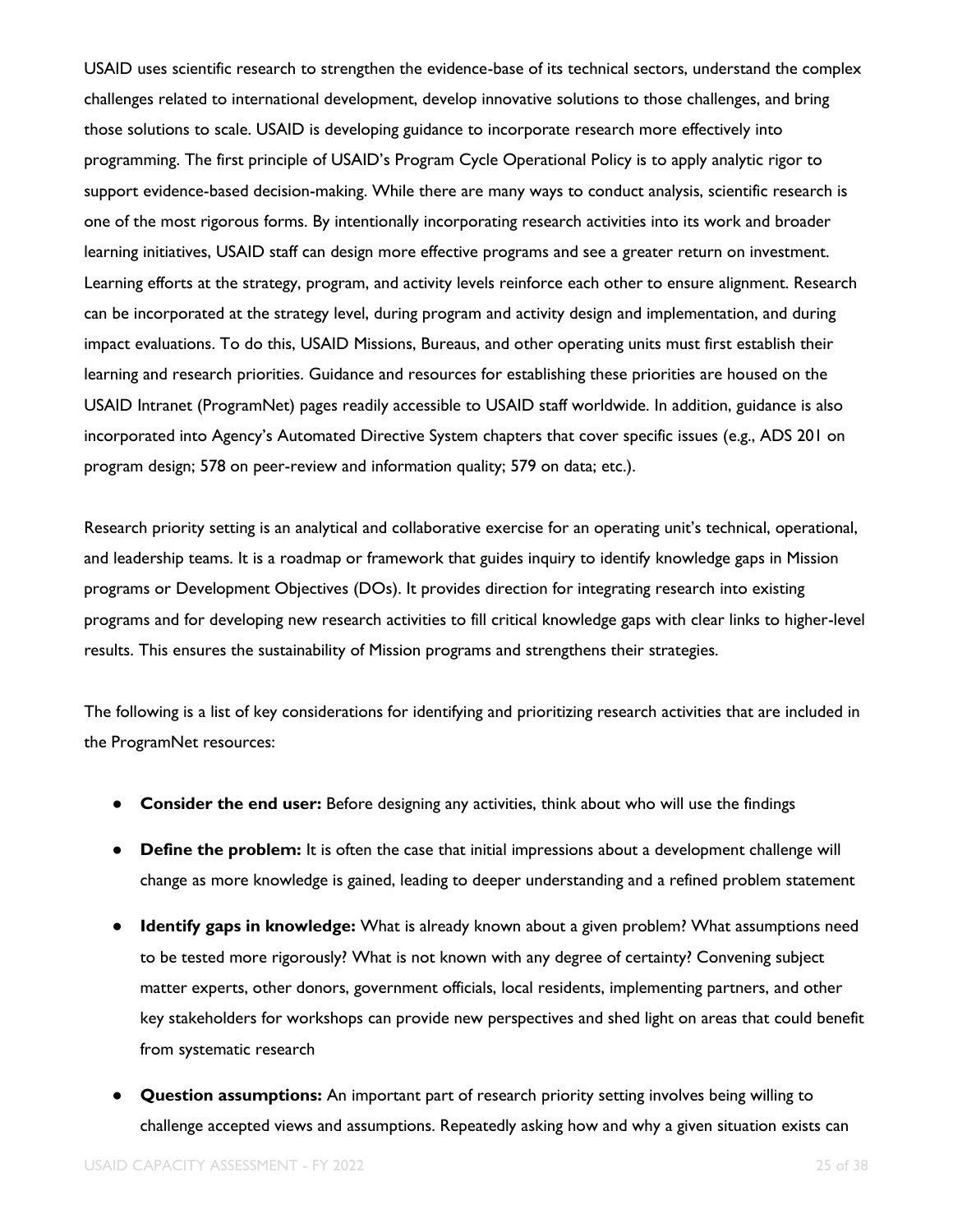lead to new ways of understanding and approaching problems. Questioning the assumptions underlying Theories of Change can also generate important research questions

● **Formulate and prioritize key research questions**: As research topics are being proposed, Mission, Bureau, and office staff should carefully consider how well the topics align with learning agenda questions, as well as with the Mission's collaborating, learning, and adapting (CLA) Plan and MEL Plans.

To improve the effectiveness of implementing USAID's research-related policies, in 2018, a landscape assessment of data and training needs for research was conducted. A follow-on survey of USAID staff was conducted in 2020 to better understand the challenges staff face in their research-related work. The combined results of these studies identified the key needs of USAID staff. Grouped into three broad categories of Using, Managing, and Supporting research, staff indicated needing assistance with the following:

- 1. USING research evidence in programming and policies
	- a. Understanding what scientific research and research evidence are
	- b. Finding relevant research evidence
	- c. Understanding research findings and how to use them well
	- d. Sharing USAID-funded research findings broadly
- 2. MANAGING USAID-funded research activities
	- a. Procuring scientific research
	- b. Ensuring research is of good quality
	- c. Disseminating research findings for use
	- d. Leveraging existing resources
- 3. Increasing Agency-wide SUPPORT for research
	- a. Changing the culture at USAID to value research
	- b. Improving the flexibility, time, and money needed for staff to successfully generate, access, and use research
	- c. Alleviating USAID processes that impede research

As a result of the findings from both the landscape assessment and the survey, the Agency continues to develop tools and resources that are tailored to the needs of staff and awardees, such as new training modules on the use of research evidence, including impact evaluations.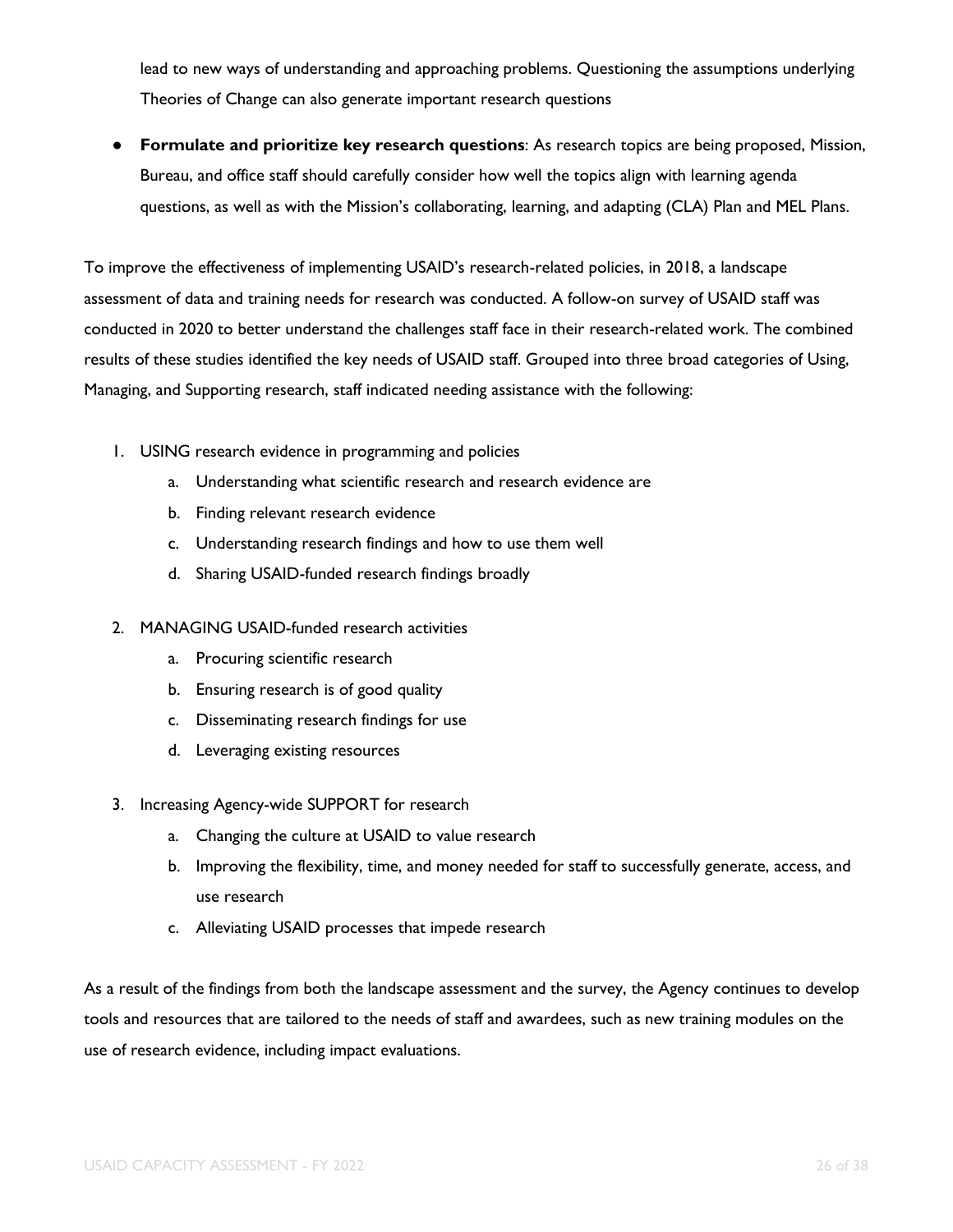In addition to using evidence to formulate Agency policies and their implementation, USAID has also made significant efforts in providing access to the evidence generated through USAID-funded research. The Agency's Public Access Plan requires that all products from R&D activities be made publicly available via its [Development](https://dec.usaid.gov/dec/home/Default.aspx)  [Experience Clearinghouse \(DEC\)](https://dec.usaid.gov/dec/home/Default.aspx) and the [Development Data](https://data.usaid.gov/) [Library \(DDL\),](https://data.usaid.gov/) the Agency's permanent archive for documents, data and digital objects. The Agency has revised its data policy, found in Chapter 579 of the Automated Directives System (ADS), USAID Development Data, to require Data Management Plans (DMPs) from all programmatic acquisitions and awards that require a Monitoring Evaluation and Learning (MEL) Plan. DMPs will bolster public access to Agency-funded research results and incorporate additional measures to ensure compliance with the Foundations for Evidence-Based Policymaking Act.

A publicly available collection of research articles related to the COVID-19 response entitled, "Pandemic Response Collection in 2020" provides an example of the effectiveness of USAID's Public Access and Scientific Research policies. This collection of over 250 items is available on the Agency's Development Experience Clearinghouse (DEC) and reflects USAID's many years of experience dealing with health crises around the world. Additionally, to further promote dissemination of USAID-funded research products, the Agency plans to join the National Institutes of Health (NIH)-hosted World RePORT -- an open-access, interactive mapping database that highlights biomedical research investments and partnerships from some of the world's largest funding organizations.

#### <span id="page-26-0"></span>**5.5. INDEPENDENCE**

To what extent are the activities being carried out free from bias and inappropriate influence?

As described above, USAID has drafted Scientific Research and Scientific Integrity policies and guidance that have measures for ensuring the rigor and integrity of USAID's scientific information and research activities. These include guidance on quality control standards, peer-review, and safeguards to prevent bias and inappropriate influence that may compromise the integrity and independence of the information and evidence. USAID is also part of the White House-led Scientific Integrity Task Force and will implement the recommendations that will emerge from that body.

### <span id="page-26-1"></span>**6. CAPACITY ASSESSMENT FOR STATISTICS AND OTHER ANALYSIS**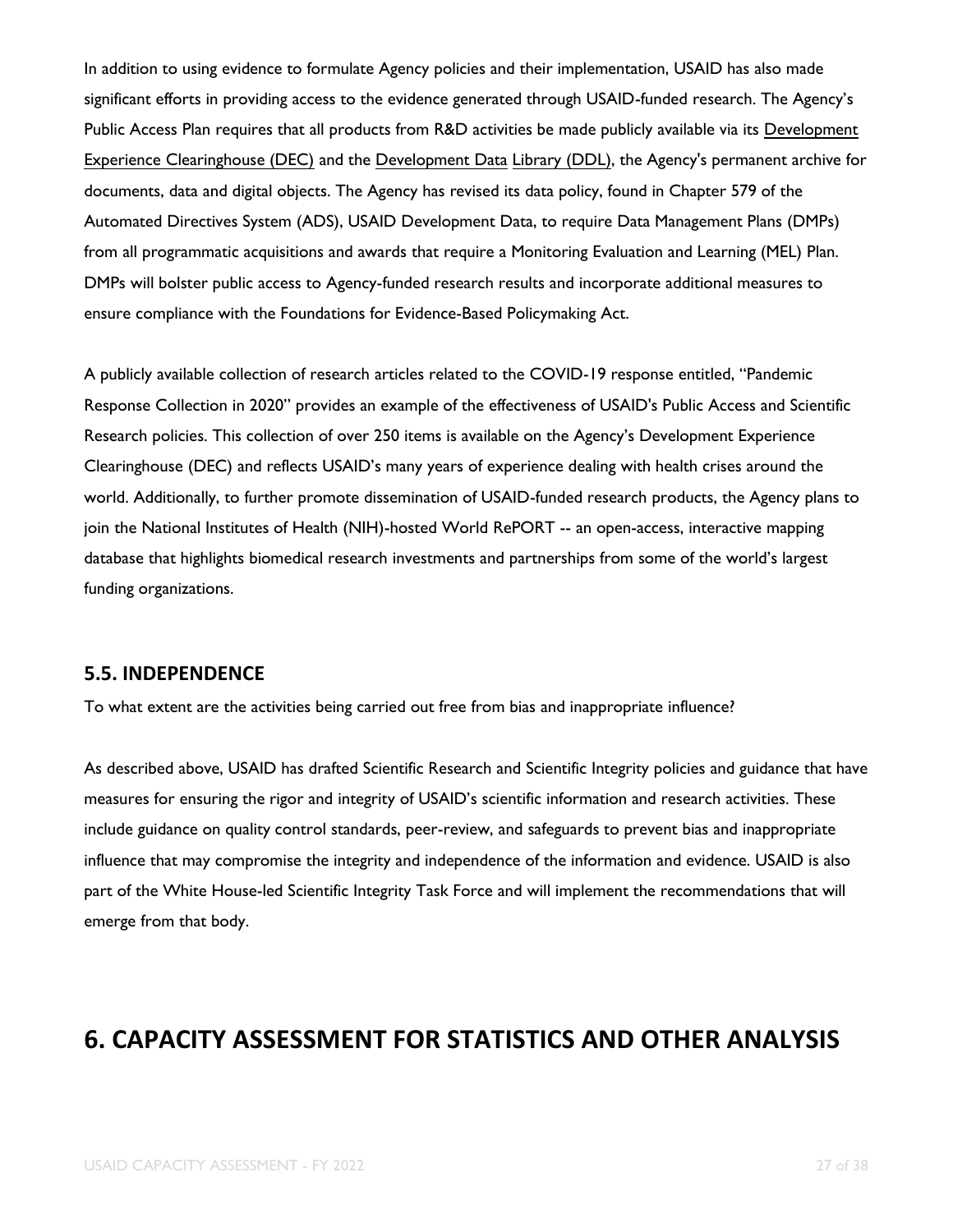While USAID has no official Statistical Units as defined by the Evidence Act and other pieces of legislation, there are strong decentralized and often siloed statistical programs and analytic capabilities throughout the Agency.

#### <span id="page-27-0"></span>**6.1. COVERAGE**

What is happening and where is it happening?

As the primary aid Agency for the United States, USAID collects and publishes Development Assistance (DA) data and statistics on behalf of the U.S. Government and has many tools, including [Foreign Aid Explorer,](https://explorer.usaid.gov/cd) that are widely used as the main reference for U.S. development assistance data. USAID also collects and reports U.S. Official Development Assistance figures to the Organization for Economic Co-operation and Development (OECD) Development Advisory Council. Worldwide, USAID's Missions conduct rigorous statistical analyses as part of Monitoring, Evaluation, and Learning Plans and activities. Beyond these overarching efforts, several Bureaus have particularly robust statistical or analytic programs:

- **The Office of the CIO in the Bureau for Management (M/CIO)** handles and synthesizes large amounts of data in order to produce various reports and drive websites. M/CIO houses many statisticians and data scientists that use statistical methodology to draw conclusions, identify trends, and aid programmatic decision-making;
- **The Bureau of Policy, Planning and Learning (PPL)** coordinates with the Office of Management and Budget to represent U.S. interests in international statistical fora such as OECD/ Total Official Support for Sustainable Development (TOSSD) and the UN Statistical Commission; and
- **Several USAID technical bureaus, including Global Health and Resilience and Food Security (RFS),** collect data and conduct statistical analyses to understand trends and formulate responsive programs. For example, the Famine Early Warning Systems Network (FEWSNET) analyzes data and information to provide an outlook on acute food insecurity around the world.

Nonetheless, staff surveyed for this effort did report gaps in the use of statistics and analysis. Forty- three percent of survey respondents reported one or more gaps in statistical data or analyses available to adequately support activity design in the past two years. In line with the most expressed gap in statistical data and analyses, informants reported that the reliability and quality of host country statistics is variable – as one informant stated, "It's very questionable evidence that they base their decisions on given country statistics". Several key informants have also reported that sometimes the evidence base is robust at one level (for example, at a national or meso-level) but not at a higher (for example, the regional level) or a lower level (for example, the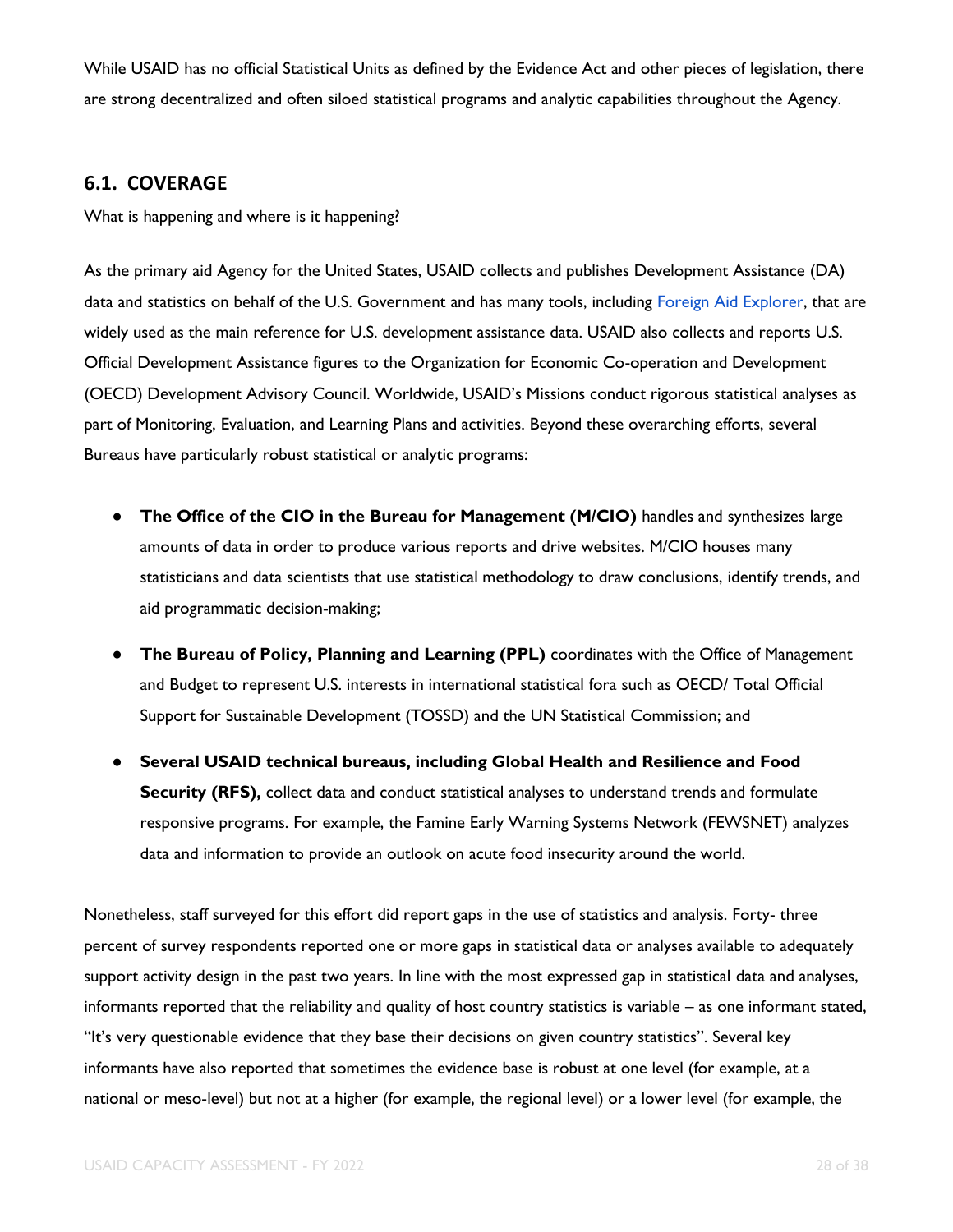local level). One informant from a Pillar Bureau emphasized that data are sometimes "Not at the appropriate, usable scale to inform research."

#### <span id="page-28-0"></span>**6.2. QUALITY**

Are the data used of high quality with respect to utility, objectivity, and integrity?

ADS 201 Operational Policy for the Program Cycle requires that OUs conduct Data Quality Assessments (DQAs) for all performance indicators that they report. To ensure performance- indicator data are credible and sufficient for decision-making, OUs and implementing partners are required to uphold five standards of data quality--validity, integrity, precision, reliability, and timeliness. When data do not meet one or more of these standards, OUs are expected to document the limitations and establish plans for addressing them. However, survey respondents from the Capacity Assessment also reported that, "Often the AORs and CORs who are overseeing evaluation activities are not evaluation experts or do not have the right level of knowledge." As such, it is likely that not all AORs/CORs are able to thoroughly assess DQAs and confirm that the data being produced are of a high quality.

However, based on data collected by the Management Bureau, via a random sample of 30% of USAID staff (18% response rate,  $N = 680$ ) surveyed in the summer of 2020 for an assessment of USAID's workforce data literacy and skills, USAID observed that the majority (nearly 80%) of USAID staff who regularly use data confirm that data are high quality before analyzing them, either by examining the metadata and documentation, examining the data source, or examining the data themselves. Therefore, though it is likely that some of the data being produced are low quality, most USAID staff who regularly use data, assess data quality before use. As a result, USAID staff likely avoid using low quality data for statistical purposes or other analyses for decision making purposes.

#### <span id="page-28-1"></span>**6.3. METHODS**

What are the methods being used for these activities, do these methods incorporate the necessary level of rigor, and are those methods appropriate for the activities to which they are being applied?

Numerous methods are used for statistical and analysis efforts across USAID. These include but are likely not limited to descriptive and exploratory statistics, visual analysis (e.g. Tableau), geospatial analysis (e.g. using ArcGIS or QGIS), standard regression approaches (e.g. OLS), advanced regression approaches (e.g. fixed and random effects, difference-in-differences), and Artificial Intelligence and Machine Learning approaches. Qualitative evidence suggests that these methods likely incorporate the necessary level of rigor in some cases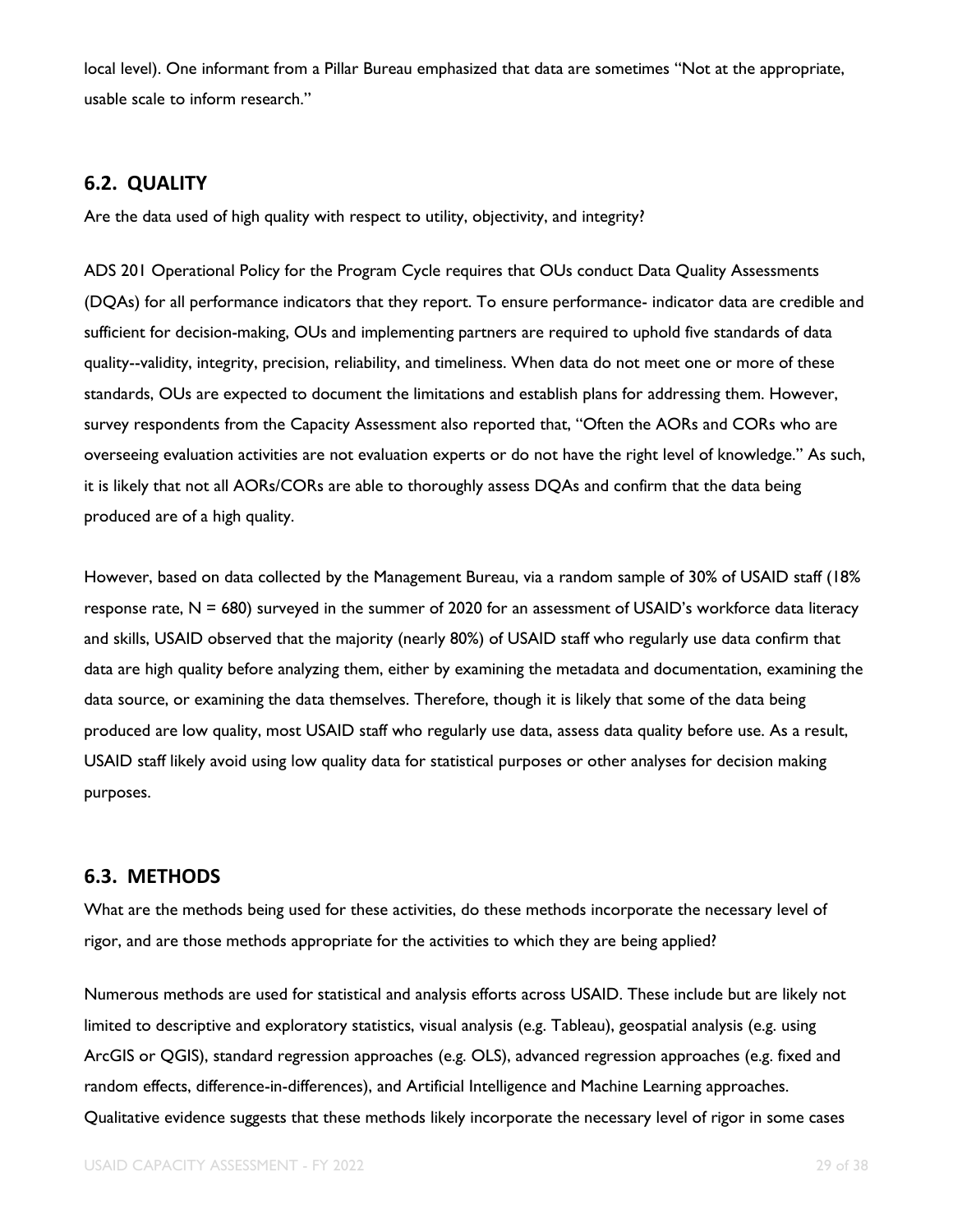and in other cases do not, depending on workforce capacity. The same holds true for whether the methods are appropriate for the activities to which they are being applied. One interviewed Mission respondent reported that, "only some staff really have a strong ability to analyze data. A data specialist in the Mission is very valuable to help people where there is difficulty." Multiple informants noted that there were few internal staff truly dedicated to focusing on data management and analysis.

#### <span id="page-29-0"></span>**6.4. EFFECTIVENESS**

Are the activities meeting their intended outcomes, including serving the needs of stakeholders and being disseminated?

Though it is challenging to assess whether statistical and analysis activities are meeting their intended outcomes, USAID does maintain a number of platforms for the dissemination of data and analyses to stakeholders. These include repositories for USAID funded data and reports [\(Development Experience Clearinghouse,](https://dec.usaid.gov/dec/content/search.aspx) [Development](https://data.usaid.gov/)  [Data Library\)](https://data.usaid.gov/) as well as platforms that provide access to third party data and analyses (e.g. International Data & [Economic analysis \(IDEA\)\)](https://idea.usaid.gov/). USAID also works daily with overseas Missions to help them better utilize their data for decision- making through ad-hoc statistical, descriptive, and geospatial analyses.

#### <span id="page-29-1"></span>**6.5. INDEPENDENCE**

To what extent are the activities being carried out free from bias and inappropriate influence?

To promote statistics and analyses that are free from bias and inappropriate influence, USAID maintains a [Scientific Integrity Policy.](https://www.usaid.gov/sites/default/files/documents/15396/integrity.pdf) This policy outlines the principles the Agency is expected to follow to ensure the integrity of its scientific and scholarly activities, including how they are supported and carried out, and research findings are used and disseminated. These principles pertain to two relevant aspects of the Agency's activities for the purposes of this assessment: protecting the scientific process from misconduct and from inappropriate influence and ensuring quality, methodological rigor, and ethical standards in all USAID-funded research activities.

# <span id="page-29-2"></span>**7. CAPACITY BUILDING EFFORTS**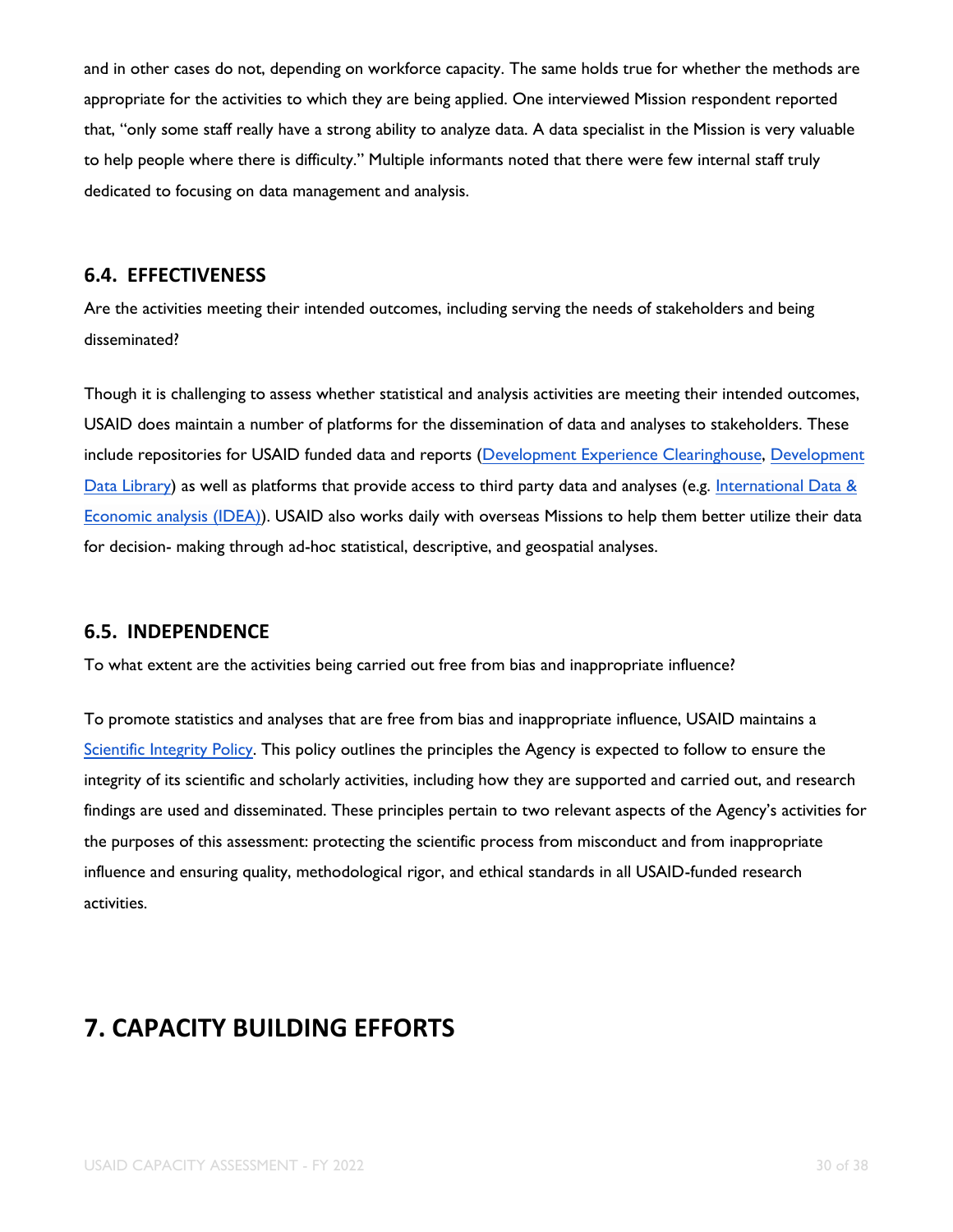OMB Circular No. A-11 states that, "agencies must also address the extent to which the agency has the capacity to assist agency staff and program offices to develop the capacity to use evaluation research and analysis approaches and data in the day-to-day operations."

Based on the Capacity Assessment survey, data was collected on USAID approaches to building capacity in evidence management and use. There were four elements of capacity building for which data was collected. These include: (1) availability of capacity-building resources; (2) planning and organization of training; (3) use of resources across Operating Units; and (4) incorporation of MEL activities in work plans and contracts.

Findings from the survey of staff, conducted for this capacity assessment, indicated that over the last two years, more than a third of the 637 survey respondents participated in an Agency webinar on evidence generation, management, and use. When respondents were asked if they felt that the training activities and other resources provided by USAID are sufficient to help them meet the Agency's requirements for evidence use, 35 percent felt that training activities are sufficient. An equal proportion (35 percent) indicated that training was not sufficient, while 30 percent indicated that they did not know or were not sure if the training offered was sufficient. Among technical officers, 33 percent felt that the training activities and other resources were not sufficient, while 36 percent felt that they were sufficient. To fill this gap, USAID is currently finalizing the development of online and self-paced monitoring and evaluation (M&E) courses that offer learning flexibility and will be easily available to staff.

When asked about the gaps and/or weaknesses in capacity building training on evidence generation, management, and use provided by USAID, the most common gaps mentioned by respondents are: (1) that training contents do not specify how teams should operationalize evidence requirements; and (2) that institutional support or incentive for attending trainings is inadequate.

Respondents were asked in the survey what they would find helpful, to support them or their team's ability to generate, manage, and use evidence. In response to this question, 60 percent of all respondents indicated that simplified knowledge products, such as 1–2-page summaries with infographics and data visualizations will be most helpful. This was followed by tools for managing evidence and knowledge management, identified by 48 percent of respondents; and 41 percent of respondents who say better access to evidence, such as journals, and sector summaries of evidence, will be helpful support for them.

#### <span id="page-30-0"></span>**7.1. EVALUATION**

Training has always been central to USAID's capacity building efforts. For evaluation capacity building, there are two online evaluation training courses that are offered to staff, through the USAID University. These are the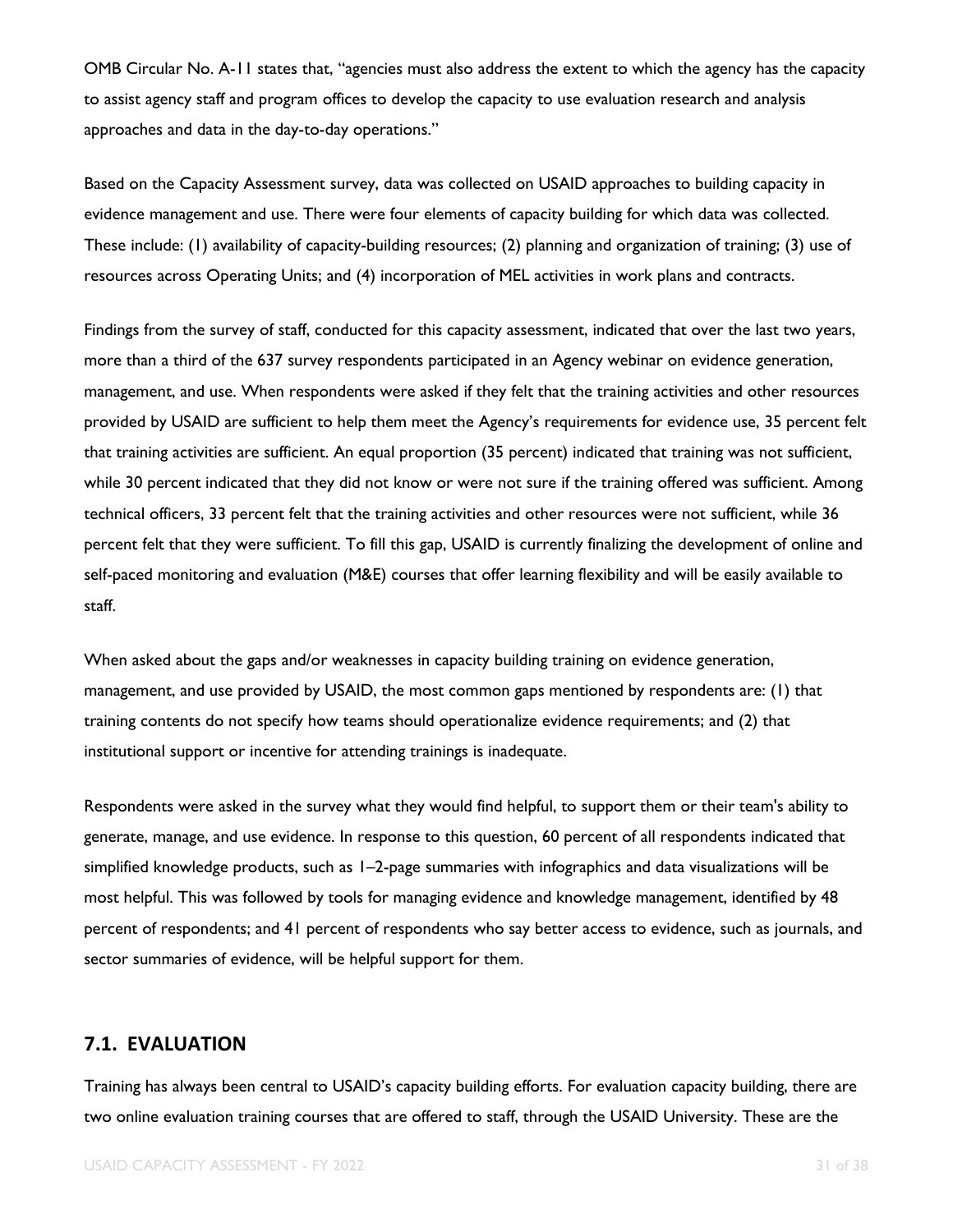"Monitoring & Evaluation Essentials: Understanding the Basics", and "Planning and Managing Evaluations" online courses. The focus of these online evaluation courses is to enhance the knowledge of USAID staff on the critical elements of planning and managing evaluations—from learning when one should evaluate, to using the findings from the evaluation. It is expected that after completing these courses, USAID staff will be able to use the knowledge gained, for developing evaluation Statements of Work, managing evaluations, and preparing for the pre-and post-procurement phases of an evaluation. Based on data from the 2019 Annual Performance Plan and Report (APPR) indicator, "percent of USAID staff who have received evaluation training," 32% or 3205 USAID staff received training in evaluation. (It's important to note that not all USAID staff carry out evaluations however, it is expected that staff should be familiar with the importance of evaluations and evidence-based decision making. USAID will explore developing training that is tailored to specific roles, such as leadership, supervisors, managers, etc.)

In addition to the online courses, the decentralized nature of USAID's evaluation functions has allowed the Agency to organize evidence capacity building activities, at the regional level. Across the Agency, regional workshops and clinics are organized by USAID Missions in collaboration with Washington Bureaus, to provide Agency staff with opportunities to develop skills for day-to-day implementation. For example, in the last two years, regional workshops on monitoring, evaluation and learning (MEL) have been sponsored by Africa, Asia, and the Latin America and Caribbean (LAC) Bureaus. These workshops bring together MEL and program staff from Missions in the region, to explore the practical application of evaluation principles and innovative approaches in their day-to-day work. The evaluation clinic held in the Africa region in FY 2018, brought together 52 participants from 26 operating units; similarly, a workshop in the Asia region brought together 27 participants from 14 operating units.

The workshops are designed to be participatory, covering topics with direct application in the day-to-day operations of the work that participants do. Some of the topics that have been covered include, MEL planning; building a Theory of Change Logic Model; writing evaluation Statements of Work and evaluation questions; evaluability assessment, and how to include stakeholders throughout the evaluation process.

At the end of USAID LAC activity, the MEL team asked participants 3 things they learned, 2 things they wanted to learn more about, and 1 action they planned to take. The participants have formed a MEL network through which they continue to do peer-to-peer learning and get support from the regional bureaus in Washington. The Africa Bureau is planning to host another regional clinic in 2022, and in planning for this clinic, the bureau will send out a survey including a question on how participants of past clinics used the skills gained and the extent to which what they learned is contributing to improving evaluation practices in their Mission.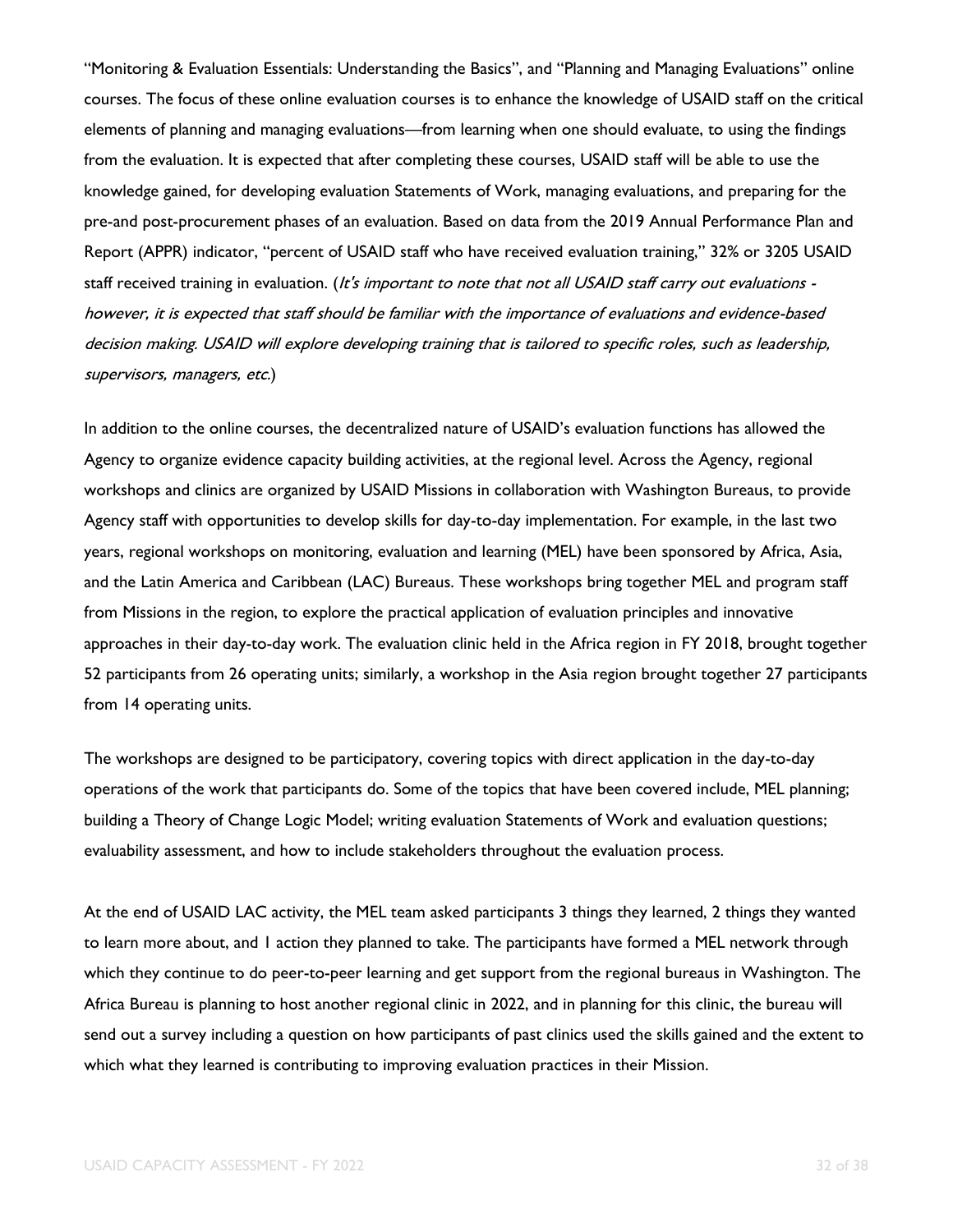The Agency has also produced the [Evaluation Toolkit,](https://usaidlearninglab.org/evaluation-toolkit) which is a source of guidance, tools and templates for initiating, planning, designing, managing, and learning from evaluations at USAID. It is housed on the USAID Learning Lab page and serves as a resource for USAID staff. There are 47 resources contained within the Evaluation Toolkit on Learning Lab. Based on the Learning Lab statistics, from the period October 2017-August 2021, the combined unique web page views for all resources in the toolkit was 107,210. This is in addition to the total unique page views for the landing pages in the Evaluation Toolkit, which totaled 102,765 viewers for the same time period.

To build capacity to support continuous process improvement, the Bureau for Management offers training courses and workshops which promote a standard approach to strategic operations management and business analytics across the Agency. These training courses and workshops help participants learn and apply analytic business tools to real-life operations issues and catalyze an Office or Mission's efforts to strategically plan and launch an operations performance management system.

#### <span id="page-32-0"></span>**7.2. RESEARCH**

The USAID Scientific Research Policy explicitly addresses the issues of strengthening scientific and technical excellence within the Agency. To address the identified challenges and build capacity of internal and external stakeholders, the Agency conducted a landscape analysis of available training resources offered by various Operating Units at USAID and external partners/organizations. These have been categorized into the following three categories – (1) Learning Opportunities on Planning and Designing Research, (2) Training on Conducting Research, (3) Learning Opportunities on Dissemination, Publication, and Utilization of Research- and can easily be accessed by staff through the USAID ProgramNet intranet site.

In addition to the resources on ProgramNet noted above, the Research Division of the Innovation, Technology, and Research Hub at USAID also developed the training resources listed in the table below for USAID staff. The training on Use of Research Evidence was piloted in person in 2019, was adapted to a blended virtual and online course in 2020 and is now modified and implemented in collaboration with interested operating units across the Agency on a case-by-case basis. For example, in 2021, the Research Division worked with the Bureau of Policy, Planning, and Learning to offer the course to 30 participants across geographies, sectors, and technical backgrounds; is working with two sector-specific operating units to offer a more audience-targeted course to 30 participants each in the democracy and governance as well as the biodiversity sectors; and is discussing working with a geographical bureau to offer the course to a leadership audience. Participation is open to USAID staff of all levels and hiring mechanisms.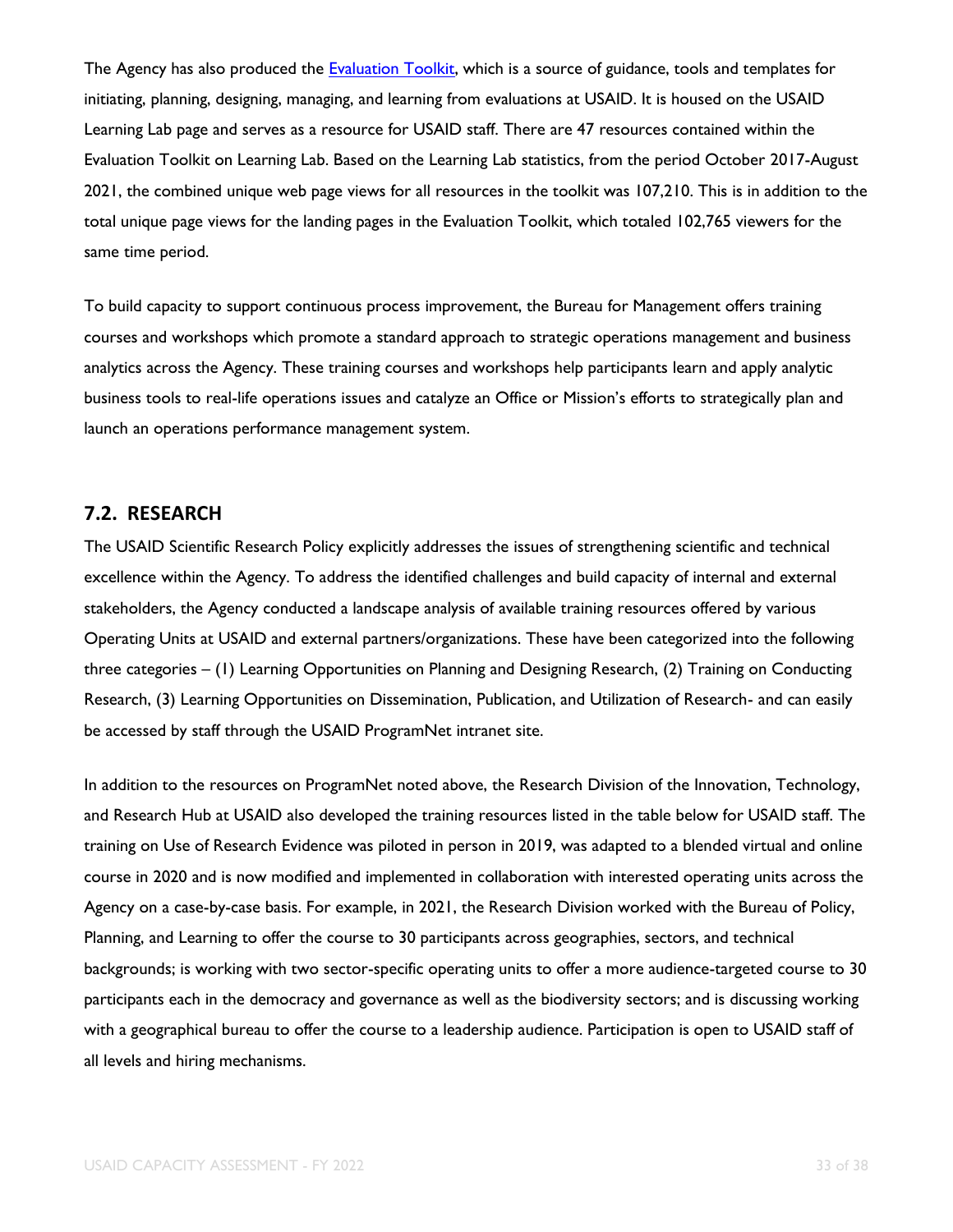#### **TRAINING RESOURCES FOR RESEARCH**

#### **Using Research Evidence to Accelerate International Development Outcomes**

IN-PERSON TRAINING FOR USAID STAFF Includes final slide decks, handouts, activity guides, and facilitator guides

MODULE 1: Research Evidence and the USAID Program Cycle The goal of this module is to help participants understand the value of research evidence and learn how it can be used to inform decision-making throughout the USAID Program Cycle.

MODULE 2: Finding, Evaluating, and Synthesizing Research Evidence for Decision-Making The goal of this module is to build participants' skills in finding, evaluating, and synthesizing research evidence from individual studies and broader bodies of research to inform decision-making.

#### **Communicating Research Evidence to Inform Policies and Programs**

IN-PERSON TRAINING FOR USAID STAFF Includes a final slide deck, handouts, and facilitator guide.

The goal of this training is to build participants' skills in communicating research findings in concise and action-oriented ways that can be understood by a variety of non-technical audiences, including USAID decision- makers.

#### **Using Research Evidence at USAID**

#### ONLINE TRAINING FOR USAID STAFF ON USAID UNIVERSITY

The course is available to be taken at will on the USAID University website. This is a self-paced training that should take approximately 1.5-2 hours to complete. The goal of this online learning resource is to help participants understand the value of research evidence and learn how it can be used to inform decision-making throughout the USAID Program Cycle. The resource will also build participants' skills in finding, evaluating, and synthesizing research evidence from individual studies and broader bodies of research to inform decision-making.

#### **Using Research Evidence in [Sector or Geography]**

BLENDED VIRTUAL & ONLINE TRAINING FOR USAID STAFF Includes final slide decks, handouts, activity guides, and facilitator guides

The first two modules of this course are modified in a collaboration between the Research Division and another USAID operating unit (OU) to target that OU's desired audience.

MODULE 1: Research Evidence and the USAID Program Cycle (REAL-TIME VIRTUAL) The goal of this module is to help participants understand the value of research evidence and learn how it can be used to inform decision-making throughout the USAID Program Cycle.

#### MODULE 2: Using Research Evidence at USAID (ONLINE)

As described above, this self-paced training takes approximately 1.5-2 hours to complete. In this blended course, it is a prerequisite for Module 3. The resource will also build participants' skills in finding, evaluating, and synthesizing research evidence from individual studies and broader bodies of research to inform decision-making.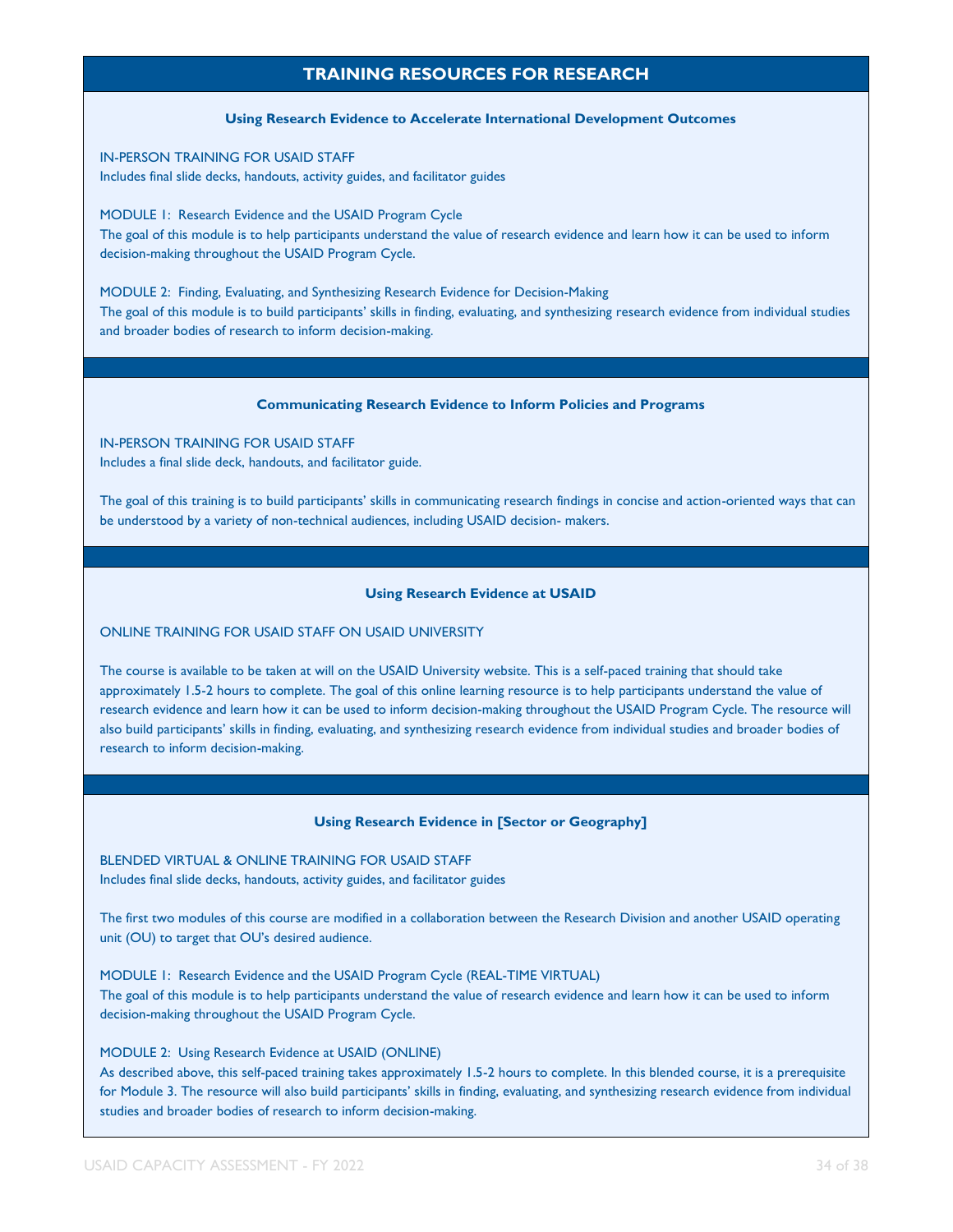MODULE 3: Finding, Evaluating, and Synthesizing Research Evidence for Decision-Making The goal of this module is to build participants' skills in finding, evaluating, and synthesizing research evidence from individual studies and broader bodies of research to inform decision-making, with examples and exercises specific to their technical sector or geography.

### <span id="page-34-0"></span>**8. CONCLUSION**

This report is the first Capacity Assessment for Research, Evaluation, Statistics, and Other Analysis, required by The Foundations for Evidence-Based Policymaking Act (Pub. L. 115–435) "Evidence Act", to be submitted by Federal Agencies every four years, as part of their Strategic Plans. Data for the Capacity Assessment report was derived from (1) a review and analysis of USAID documents and tools for generating, managing, and using evidence, and (2) a capacity assessment study conducted by a third-party contractor, that assesses USAID's level of maturity to generate, manage and use evidence.

The report provided data on the (1) coverage, (2) quality, (3) methods, (4) effectiveness, and (5) independence of the statistics, evaluation, research, and analysis efforts of the Agency. In terms of coverage, USAID evaluation requirements allow for most USAID activities to be evaluated. In terms of research, in FY 2020, the Agency created and uploaded to its permanent repository a database of over 21,000 research and technical publications that were supported by USAID but that had not been previously deposited into the repository. In addition, USAID collects and publishes Development Assistance (DA) data and statistics on behalf of the U.S. Government and has many tools, including Foreign Aid Explorer, that are widely used as the main reference for U.S. development assistance data. To ensure that research evidence generated and used for making informed decisions is of high quality, USAID's Scientific Research Policy explicitly addresses quality standards in research.

The capacity assessment study assessed the level of maturity in the following areas, (1) resources, (2) culture, (3) collaborating, (4) learning, and (5) adapting - elements that are most critical to USAID evidence generation, management, and use. The study defined the maturity levels for elements assessed under each of these areas as (1) Basic, (2) Developing, (3) Advanced, and (4) Leading.

Under resources, USAID's maturity in capacity-building was assessed as developing. Leadership and advocacy were also assessed as developing as part of the culture of the Agency. In terms of collaborating, the assessment found that USAID was advanced in its internal collaboration but developing in its external collaboration. In terms of learning, the assessment ranks the availability of evidence to meet the needs of Operating Units, and the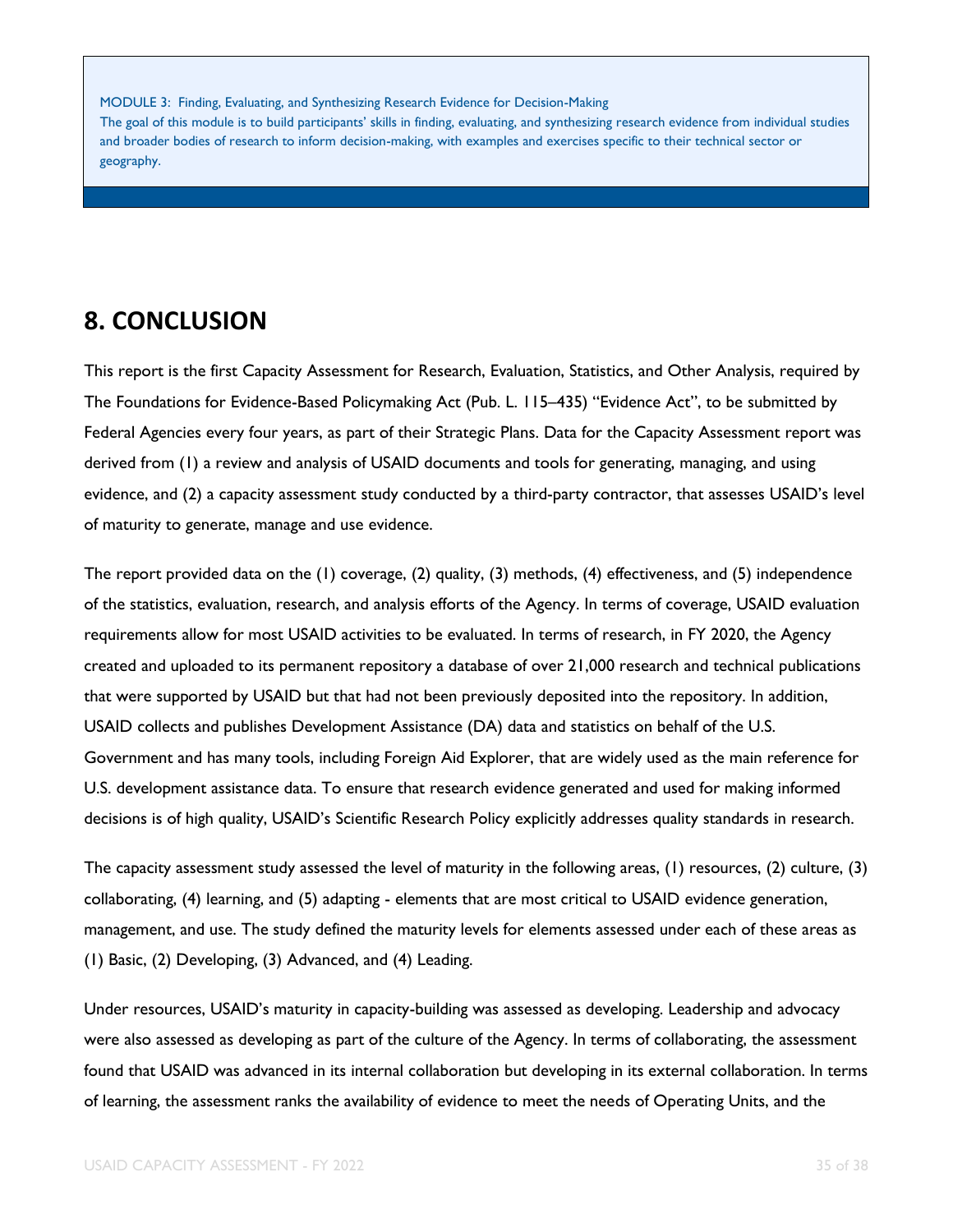existence of formal approaches for tracking evidence, as developing. In the area of adapting, the assessment raked USAID as advanced in both programmatic planning and adaptive management.

Based on these findings, the following next steps are being identified:

- Establishment of an annual peer-to-peer evidence exchange event that will bring together USAID staff, and Academics, think tanks, bilateral and multilateral donors, implementing partners (NGOs, contractors, etc.), evaluation and research firms, etc, to share and exchange with each other, the latest evidence and experience.
- Establish a quarterly report for USAID Missions to routinely provide updates on how evidence from evaluation, statistics, research, and other analysis are being applied in decision-making to make a difference in their programs.
- Explore the idea and feasibility of establishing a Global Development Evidence Bank, a public/private joint venture for a context driven search engine for multi-sectoral development evidence of what works, that can be accessed by all development practitioners. Internal discussions on this idea will be initiated in 2022.
- USAID is developing a knowledge management function in the PPL Bureau, through this will provide more guidance & resources for knowledge management and the development of simplified knowledge products, such as 1–2-page summaries with infographics and data visualizations.
- Explore the idea of developing training that is tailored to specific roles, such as leadership, supervisors, and managers.

These actions are expected to contribute towards addressing the gaps identified by respondents around engagement with external experts for evidence management and use. Bringing external partners together with USAID staff will initiate a process of relationship building that can lead to long-term benefits for evidence use and management. PPL/LER is currently working with internal stakeholders to develop approaches and a workplan for undertaking these next steps.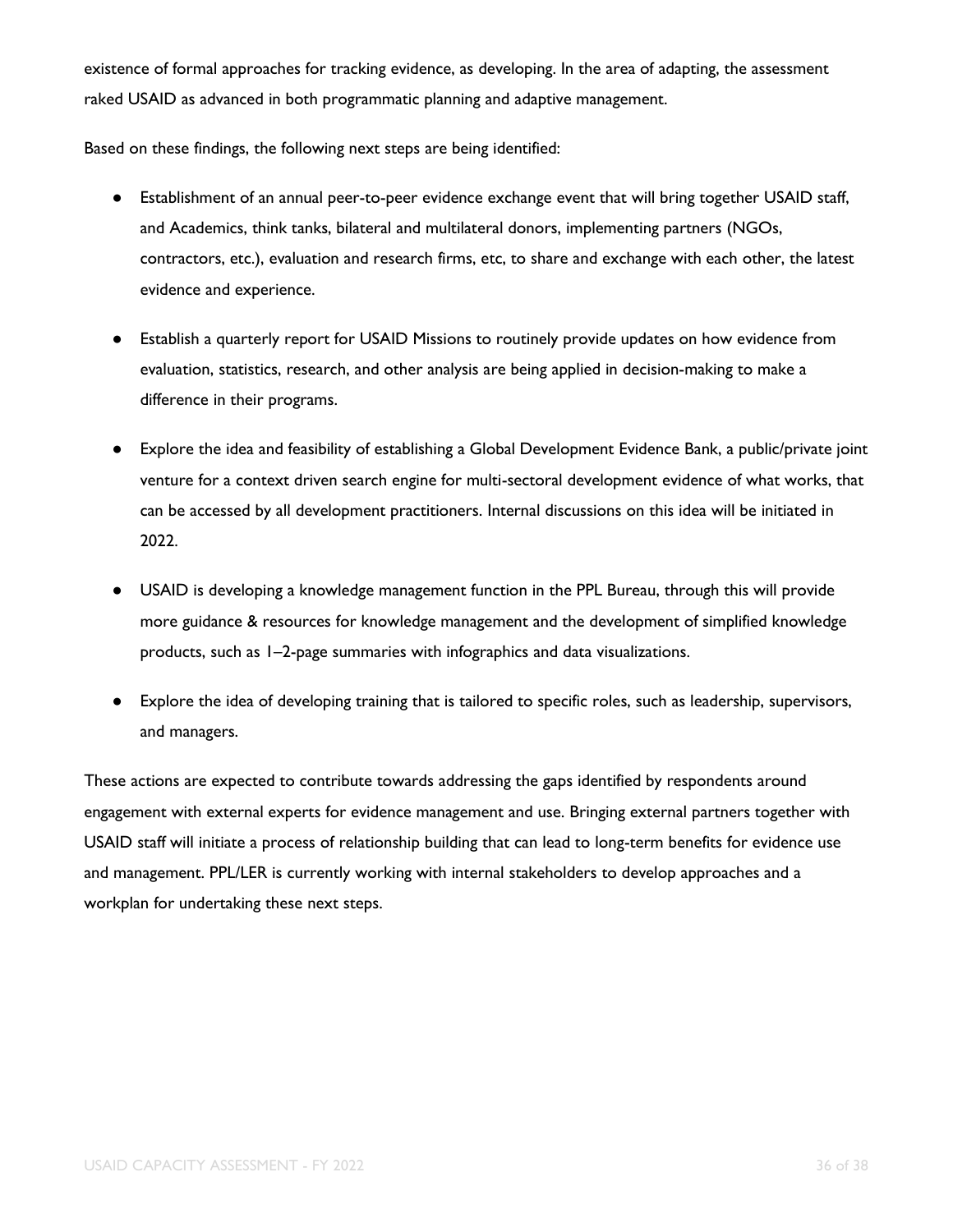# **APPENDIX A**

<span id="page-36-0"></span>

| <b>LIST OF ONGOING EVALUATIONS BY USAID OPERATING UNITS</b>        |                                                                                                                      |  |
|--------------------------------------------------------------------|----------------------------------------------------------------------------------------------------------------------|--|
| <b>Barbados and Eastern Caribbean</b>                              | Mid-term Evaluation of Youth Empowerment Services                                                                    |  |
| Brazil                                                             | Mid Term /Late Term Evaluation of the Partnership to Conserve Amazon Biodiversity<br>Program (PCAB) of IAA with USFS |  |
| Burma                                                              | Mid-term Performance Evaluation of Community Strengthening Project (CSP)                                             |  |
| <b>DDI</b> - Center for Education                                  | Impact Evaluation of READ Liberia                                                                                    |  |
| <b>DDI</b> - Center for Environment,<br>Energy, and Infrastructure | Power Africa: Collaborating, Learning, and Adapting (CLA)                                                            |  |
| <b>DDI</b> - Gender Equality and Women's<br><b>Empowerment Hub</b> | Evaluation of the AMAA Activity in Malawi                                                                            |  |
| DDI - Innovation, Technology, and                                  | Randomized controlled trial of a family planning radio campaign in Burkina Faso                                      |  |
| Research Hub (ITR)                                                 | Proactive Community Case Management and Child Survival - A Cluster RCT                                               |  |
|                                                                    | Liberia Cash Experiment                                                                                              |  |
|                                                                    | <b>DRC Cash Experiment</b>                                                                                           |  |
|                                                                    | ERIE Mixed Methods Retrospective Evaluation of the HESN Program                                                      |  |
|                                                                    | ERIE Quasi-Experimental Evaluation of the PEER Program                                                               |  |
|                                                                    | A cost-effective, scalable, self-sustainable model to deliver primary healthcare to urban poor                       |  |
|                                                                    | The Cholera Hospital Based Intervention for 7 days (CHoBI 7) Trial                                                   |  |
| DDI - Local, Faith-based &<br><b>Transformative Partnerships</b>   | Performance Evaluation of Local Works                                                                                |  |
| <b>Ethiopia</b>                                                    | Final performance evaluation of the Value Chain Activity                                                             |  |
| Haiti                                                              | Final performance evaluation RANFOSE                                                                                 |  |
| <b>Honduras</b>                                                    | Honduras Local Governance Activity Performance Evaluation                                                            |  |
| Laos                                                               | Evaluation of USAID Nurture in Laos                                                                                  |  |
|                                                                    | <b>USAID Laos Lean to Read Evaluation</b>                                                                            |  |
| Liberia                                                            | <b>Read Liberia EGRA Endline</b>                                                                                     |  |
| Mali                                                               | PERFORMANCE EVALUATION OF Girls Leadership and Empowerment through Education<br>(GLEE)                               |  |
| <b>Nigeria</b>                                                     | Agribusiness Investment Activity Mid-term evaluation                                                                 |  |
| Pakistan                                                           | Pakistan Regional Economic Integration Activity - Project Performance Evaluation                                     |  |